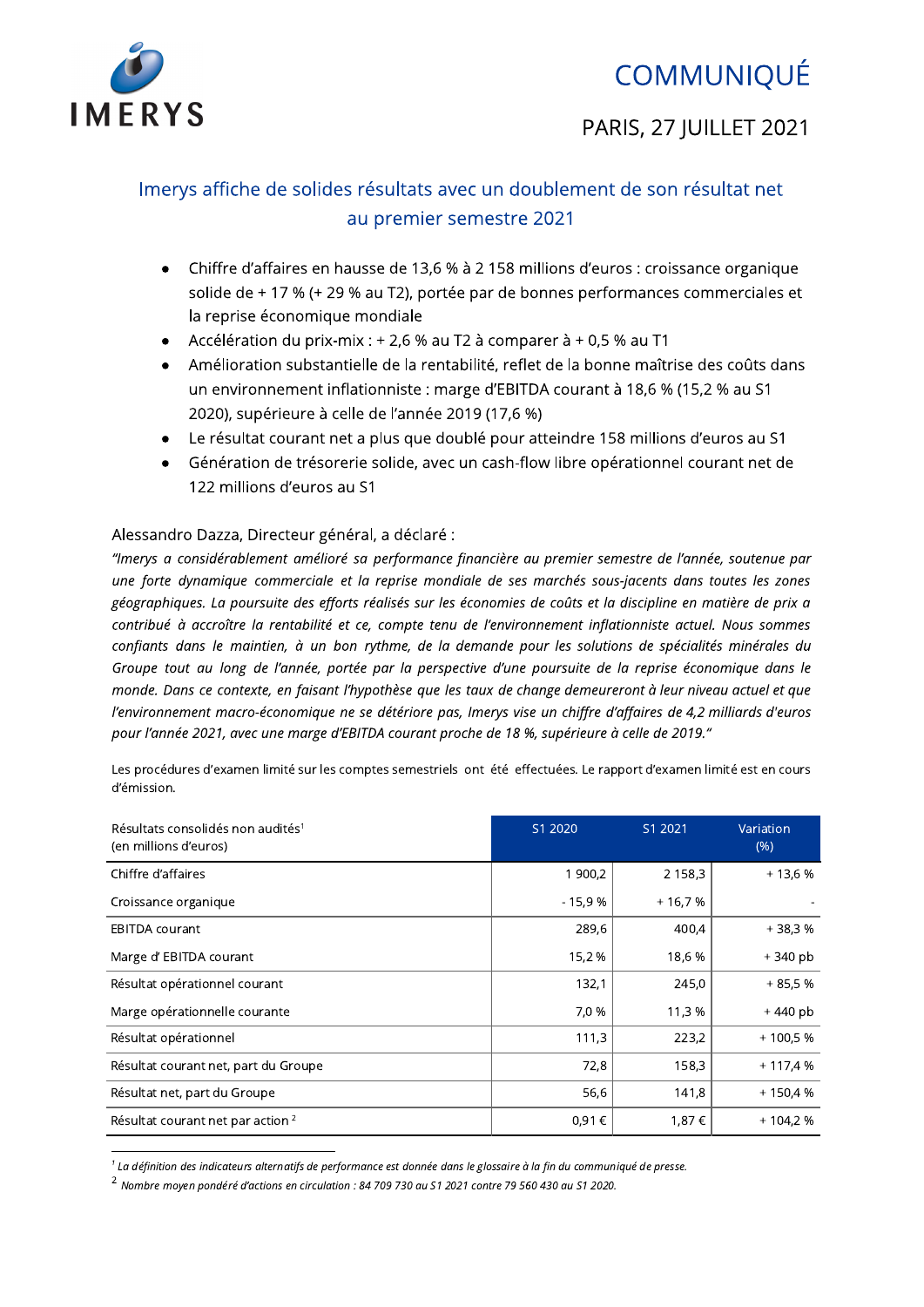### **Faits marquants**

### Augmentation de la capacité de production de noir de carbone pour servir le marché en croissance rapide des batteries lithium-ion pour véhicules électriques

Dans le cadre de sa stratégie de croissance, Imerys investira 60 millions d'euros au cours des deux prochaines années pour augmenter la capacité de production de noir de carbone dans son usine de Willebroek, en Belgique, afin de soutenir le marché en pleine croissance des batteries lithium-ion pour véhicules électriques. Avec un portefeuille unique de poudres de graphite naturel et synthétique, de noirs de carbone conducteurs et de dispersions sur mesure, Imerys continuera à développer des matériaux innovants pour des batteries plus sûres et plus performantes, en étroite collaboration avec les principaux producteurs de batteries lithium-ion au monde.

### Succès de l'émission d'un emprunt obligataire de 300 millions d'euros indexé sur un objectif de développement durable

Le 14 mai, Imerys a émis avec succès son premier emprunt obligataire indexé sur un objectif de développement durable pour un montant de 300 millions d'euros, avec un coupon annuel de 1% arrivant à échéance en 2031. Avec cet emprunt, le Groupe confirme qu'il est engagé à réduire ses émissions de gaz à effet de serre de 36,0 % en 2030 par rapport au chiffre d'affaires (tCO2/M€) réalisé en 2018.

Imerys est noté B par CDP, au-dessus de la moyenne de l'industrie (C), Platinum par Ecovadis et AA par **MSCL** 

#### Accord sur la cession des actifs américains de kaolin servant le marché du papier et du carton en Amérique du Nord

Le 24 juillet, Imerys a signé un accord portant sur la cession à Thiele Kaolin Company, l'un des principaux producteurs mondiaux de kaolin, certains actifs et ressources minières fournissant du kaolin hydraté aux marchés du papier et de l'emballage. Ces actifs, qui sont intégrés à l'activité « Minéraux de Performance Amériques » d'Imerys, ont réalisé un chiffre d'affaires d'environ 76 millions de dollars en 2020 et emploient 109 personnes. Cette transaction devrait être conclue au cours du second semestre 2021.

Imerys prévoit de dégager cette année environ 100 millions d'euros de la vente de ces actifs et d'autres cessions récentes (c'est-à-dire la participation d'Imerys dans Fiberlean Technologies, les installations de production connexes ainsi que d'autres actifs non stratégiques de moindre taille).

### **Perspectives**

En faisant l'hypothèse de taux de changes constants et sous réserve que l'environnement macro-économique ne se détériore pas, le Groupe vise un chiffre d'affaires de 4,2 milliards d'euros pour l'exercice 2021, avec une marge d'EBITDA courant proche de 18%, supérieure au niveau de 2019 (17,6%).

Ces perspectives traduisent la confiance du Groupe dans le maintien d'une demande soutenue pour ses solutions de minéraux de spécialité dans tous les segments d'activité, sa capacité à baisser ses coûts et à maintenir un prix-mix positif dans l'environnement inflationniste actuel. Imerys est bien positionné pour bénéficier de la reprise économique mondiale.

### Le plan de réorganisation des entités talc nord-américaines d'Imerys continue de progresser vers sa phase finale d'approbation

En avril, le plan de réorganisation proposé conjointement par Imerys et les représentants des plaignants potentiels, actuels et futurs, a été approuvé par un vote des créanciers et des plaignants concernés excédant le seuil requis de 75 %. Le tribunal compétent du district du Delaware (Etats-Unis) a récemment reporté à la mi-novembre l'audience de confirmation du plan proposé, retardant en conséquence au début

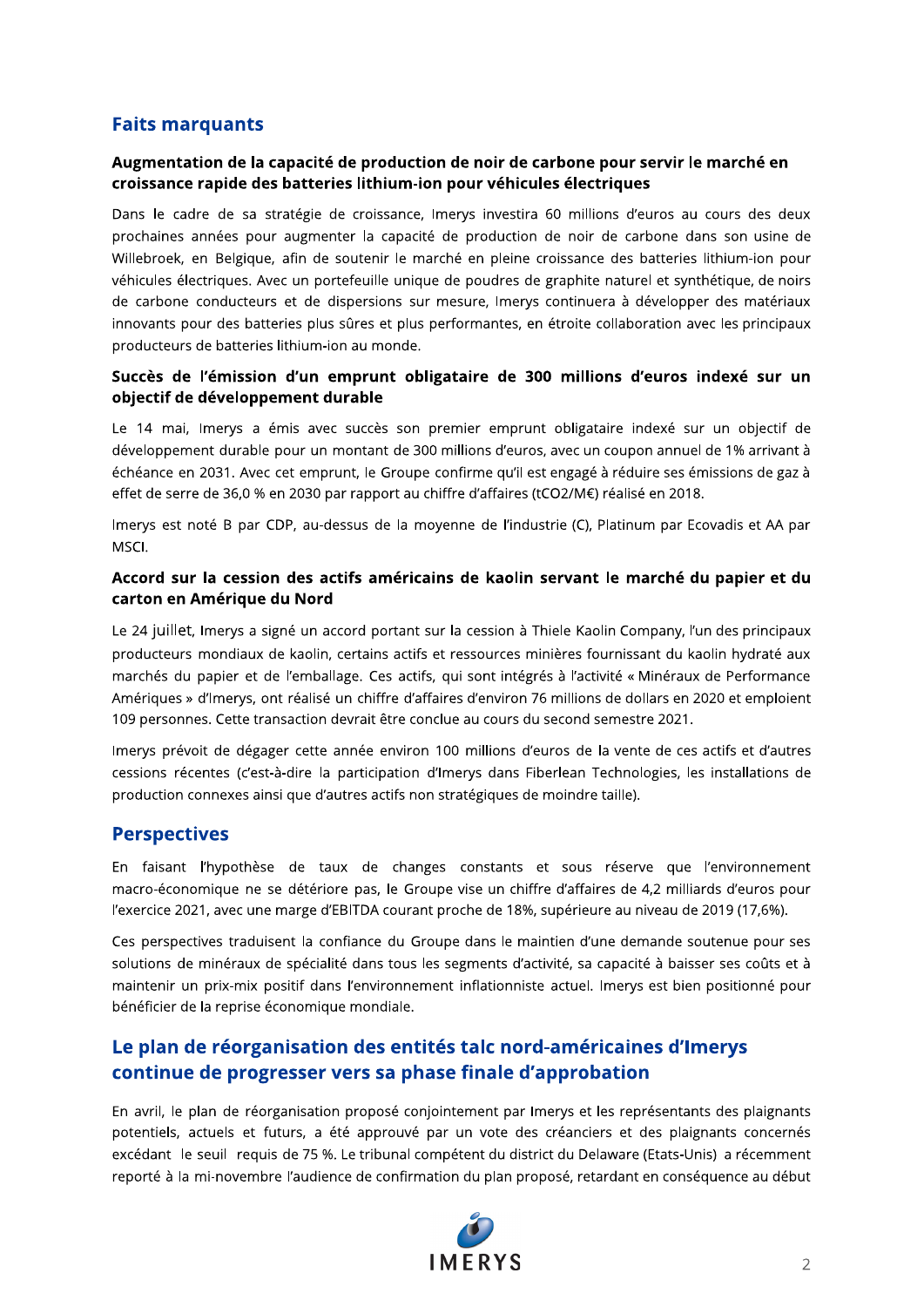de 2022 l'approbation judiciaire finale potentielle de ce plan et la clôture du processus dit du « Chapter  $11<sub>2</sub>$ .

### **COMMENTAIRES DES RÉSULTATS DU PREMIER SEMESTRE 2021**

### Chiffre d'affaires

| Données trimestrielles non<br>auditées (en millions d'euros) | 2020     | 2021        | Variation | Variation<br><b>PCC</b> | Volumes  | Prix-mix |
|--------------------------------------------------------------|----------|-------------|-----------|-------------------------|----------|----------|
| Premier trimestre                                            | 1 0 28,5 | 1 058,5     | $+2.9%$   | $+6.3%$                 | $+5.8%$  | $+0.5%$  |
| Deuxième trimestre                                           | 871,6    | 1 0 9 9, 9  | $+26.2%$  | $+28.9%$                | $+26.3%$ | $+2.6%$  |
| Total                                                        | 1 900.2  | 2 1 5 8 , 3 | $+13.6%$  | + 16.7 %                | $+15.2%$ | $+1.5%$  |

Le chiffre d'affaires pour le premier semestre 2021 s'élève à 2 158,3 millions d'euros, en hausse de 16,7 % par rapport à la même période de l'exercice précédent à périmètre et taux de change constants, avec une croissance exceptionnellement forte de 28,9 % au deuxième trimestre. Les volumes des ventes du Groupe a augmenté de 15,2% au premier semestre, au fur et à mesure de la reprise sur l'ensemble des marchés sous-jacents.

Dans un contexte de forte inflation, le prix-mix d'Imerys s'est accéléré au deuxième trimestre (+ 2,6 %), soit une moyenne de 1,5 % au premier semestre par rapport à l'année précédente.

Le chiffre d'affaires inclut un effet de change fortement négatif de 82,5 millions d'euros (- 4,3 %), principalement imputable à la dépréciation du dollar américain par rapport à l'euro.

L'effet de périmètre atteint + 37,6 millions d'euros au premier semestre et correspond essentiellement à la contribution positive des récentes acquisitions de complément (Haznedar group, Cornerstone, Sunward Refractories et Hysil) et à la cession des activités de kaolin en Australie.

### **EBITDA** courant

| Données trimestrielles non auditées (en millions<br>d'euros) | 2020  | 2021  | Variation  |
|--------------------------------------------------------------|-------|-------|------------|
| Premier trimestre                                            | 164,8 | 182,7 | $+10.9%$   |
| Deuxième trimestre                                           | 124,8 | 217,7 | $+74.5%$   |
| <b>Total</b>                                                 | 289,6 | 400,4 | $+38.3%$   |
| Marge                                                        | 15,2% | 18,6% | $+340$ pbs |

L'EBITDA courant a atteint 400,4 millions d'euros au premier semestre 2021, soit une hausse de 38,3 % par rapport au premier semestre 2020. La marge d'EBITDA courant s'est améliorée de 340 points de base à 18,6% par rapport à cette même période.

Elle a bénéficié de la contribution positive des volumes (138,7 millions d'euros), d'un effet prix-mix élevé (11,9 millions d'euros) et d'une bonne maîtrise des coûts. Les coûts variables ont été stables (+0,7 million d'euros), l'inflation ayant été compensée par les économies réalisées dans les achats et le programme d'excellence industrielle I-Cube. Les coûts fixes et les frais généraux ont augmenté de 36,1 millions d'euros par rapport à l'année dernière, compte tenu de l'augmentation de l'activité sur tous les sites de production.

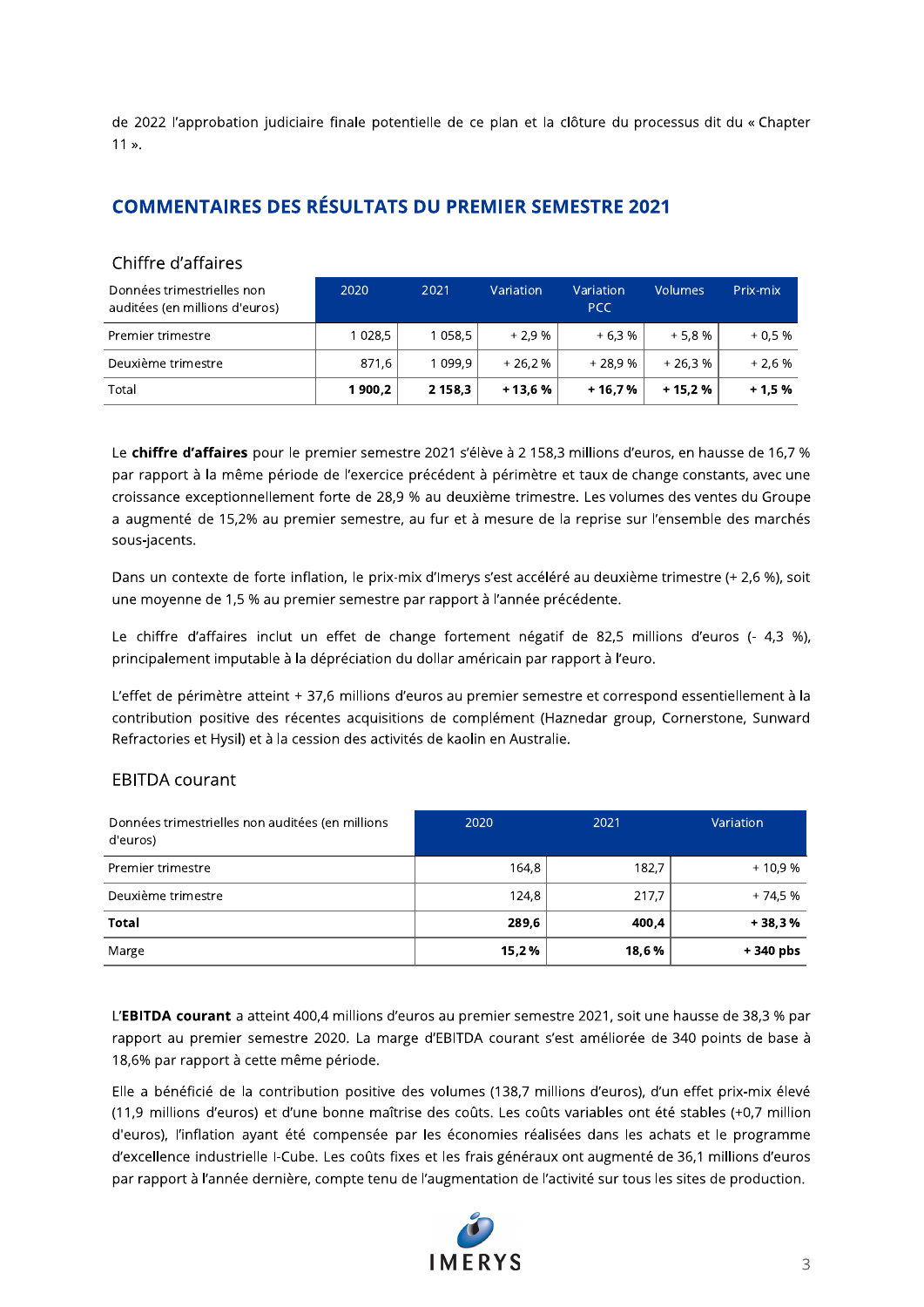L'effet de change a été négatif à 21,8 millions d'euros.

Le résultat opérationnel courant a atteint 245,0 millions d'euros pour le premier semestre 2021, soit une augmentation de 85,5 % par rapport au premier semestre 2020.

#### Résultat courant net

Le résultat courant net, part du Groupe s'inscrit en hausse de 117,4 % à 158,3 millions d'euros par rapport au premier semestre 2020. Le résultat financier net s'est élevé à - 18,0 millions d'euros. La charge d'impôt sur le résultat de 61,3 millions d'euros correspond à un taux d'imposition effectif de 27,0 %, contre 28,0 % au premier semestre 2020. Le résultat courant net, part du Groupe par action a progressé de 104,2 % à 1,87 €.

#### Résultat net

Le résultat net, part du Groupe, s'est élevé à 141,8 millions d'euros au premier semestre 2021, après -16,5 millions d'euros d'autres produits et charges, nets d'impôts.

### Cash flow opérationnel libre net courant

| (en millions d'euros)                                      | S1 2020 | S1 2021 |
|------------------------------------------------------------|---------|---------|
| <b>EBITDA</b> courant                                      | 289,6   | 400,4   |
| Augmentation (-) / Diminution (+) du BFR opérationnel      | 46,4    | (62,7)  |
| Impôts notionnels                                          | (37,0)  | (66, 1) |
| Autres                                                     | 2,9     | 2,8     |
| Cash-flow opérationnel courant net (avant investissements) | 301,9   | 274,4   |
| Investissements payés                                      | (149,4) | (142,7) |
| Droits d'utilisation des actifs (IFRS 16)                  | (13,4)  | (9,5)   |
| Cash flow libre opérationnel courant net                   | 139,1   | 122,2   |

Imerys a généré un solide cash flow libre opérationnel courant net de 122,2 millions d'euros au premier semestre 2021, principalement grâce à une gestion disciplinée des besoins en fonds de roulement. Ce montant comprend :

- 142,7 millions d'euros d'investissement payés; les investissements comptabilisés se sont élevés à 116,0 millions d'euros.
- Augmentation du BFR opérationnel (62,7 millions d'euros) par rapport à l'année dernière, portée par une hausse significative de l'activité.

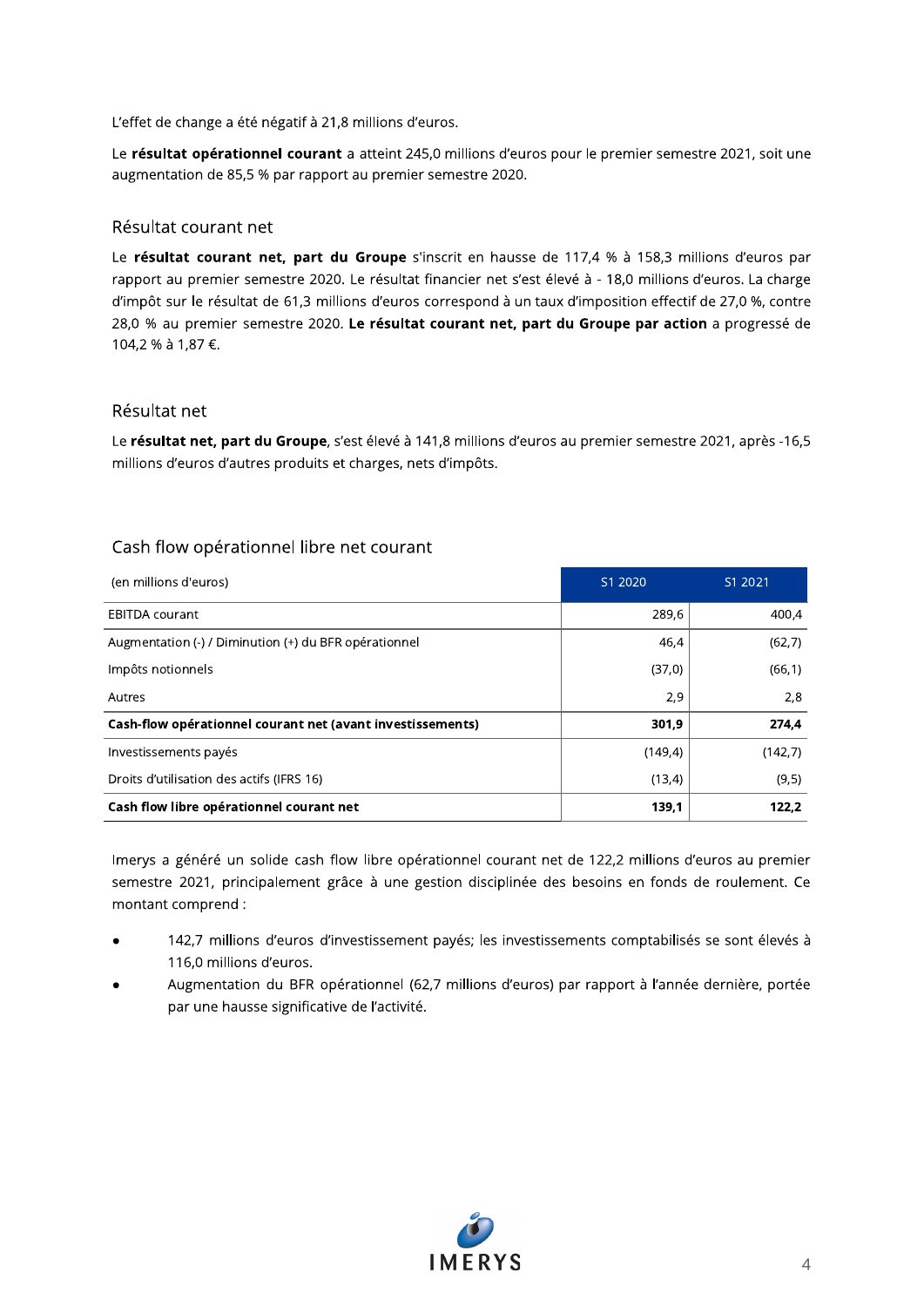| (en millions d'euros)                     | S1 2020 | S1 2021 |
|-------------------------------------------|---------|---------|
| Cash flow libre opérationnel courant net  | 139.1   | 122,2   |
| Acquisitions et cessions                  | (32,0)  | 12,7    |
| <b>Dividendes</b>                         | (137,0) | (98, 4) |
| Variation des capitaux propres            | 118,1   | (1,8)   |
| Variation du BFR non opérationnel         | (20, 9) | (33,1)  |
| Autres charges et produits non récurrents | (32,8)  | (30,7)  |
| Coûts de la dette                         | (18, 9) | (11,4)  |
| Variation des taux de change et autres    | (33,4)  | 0,9     |
| Variation de l'endettement financier net  | (17,8)  | (39,7)  |

#### Structure financière

| (en millions d'euros)                     | 31 décembre<br>2020 | 30 juin 2021 |
|-------------------------------------------|---------------------|--------------|
| Dette financière nette                    | 1 508,0             | 1 547,6      |
| Capitaux propres                          | 2 955,6             | 3 1 2 8 , 4  |
| Dette financière nette / capitaux propres | 51.0%               | 49,5%        |
| Dette financière nette / EBITDA courant*  | 2,4x                | 2.1x         |

\*basé sur l'EBITDA courant des 12 derniers mois

Au 30 juin 2021, la dette financière nette s'élevait à 1 547,6 millions d'euros, ce qui correspond à un ratio dette financière nette / EBITDA courant de 2,1 x, en amélioration par rapport à l'année dernière.

La structure financière du Groupe est solide, comme en témoignent les notations « Investment Grade » confirmées par Standard and Poor's (14 septembre 2020, BBB-, perspective stable) et Moody's (31 mars 2021, Baa3, perspective stable).

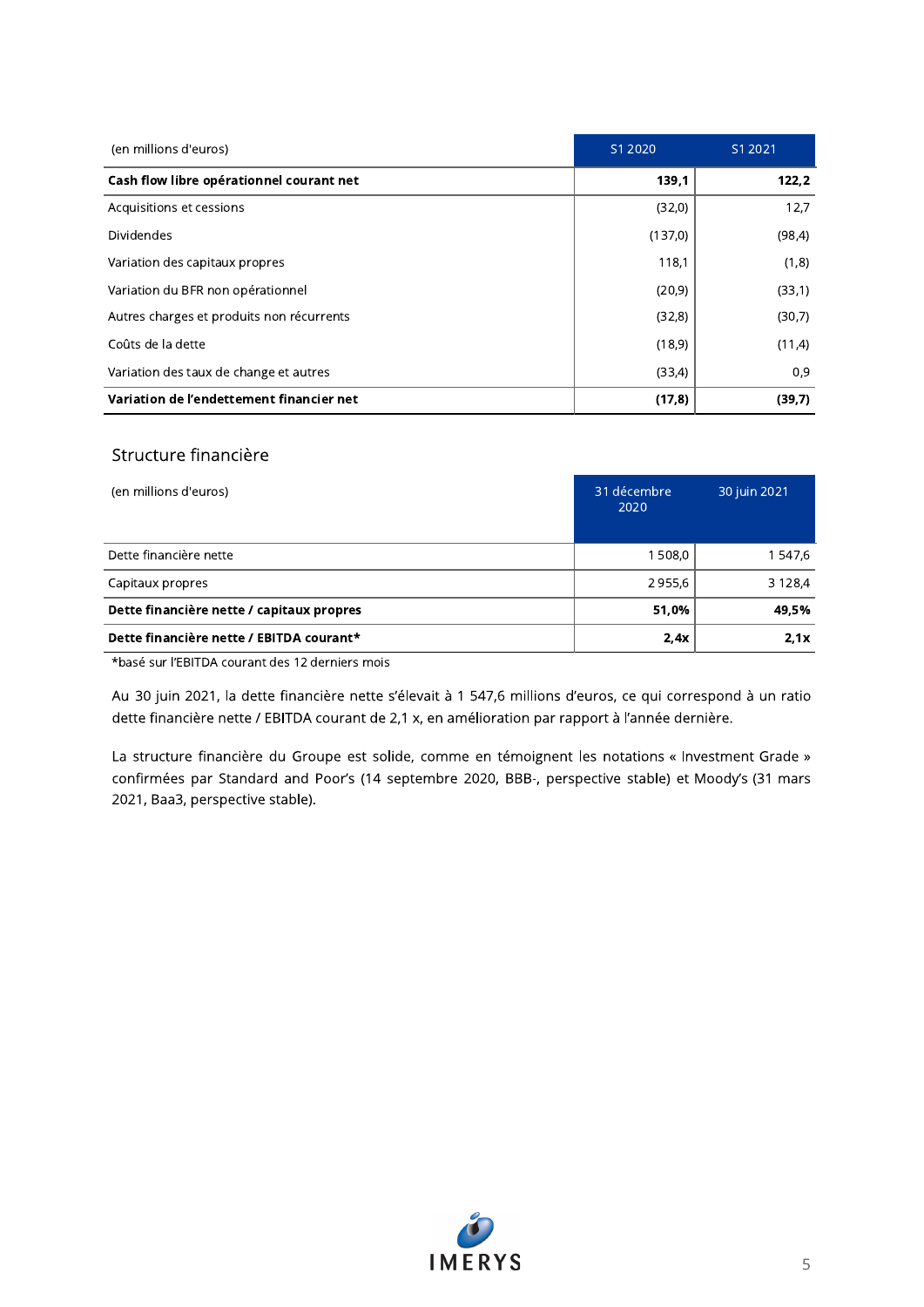## **COMMENTAIRES PAR SEGMENT D'ACTIVITÉ**

| T <sub>2</sub> 2020<br>$(M \in )$ | T <sub>2</sub> 2021<br>$(M \in )$ | Variation à<br>PCC(%) /<br>T <sub>2</sub> 2020 | Données trimestrielles<br>non auditées                       | S1 2020<br>$(M \in )$ | S1 2021<br>$(M \in )$ | Variation à<br>PCC(%)/<br>S1 2020 |
|-----------------------------------|-----------------------------------|------------------------------------------------|--------------------------------------------------------------|-----------------------|-----------------------|-----------------------------------|
| 214                               | 242                               | $+20.5%$                                       | Chiffre d'affaires Amériques                                 | 464                   | 473                   | $+10.1%$                          |
| 228                               | 300                               | $+33.7%$                                       | Chiffre d'affaires Europe, Moyen<br>Orient et Afrique (EMEA) | 501                   | 583                   | $+17.9%$                          |
| 106                               | 125                               | $+27.3%$                                       | Chiffre d'affaires Asie-Pacifique<br>(APAC)                  | 217                   | 255                   | $+26.6%$                          |
| (45)                              | (50)                              |                                                | Eliminations                                                 | (92)                  | (98)                  |                                   |
| 501                               | 616                               | $+27.7%$                                       | <b>Chiffre d'affaires total</b>                              | 1090                  | 1 2 1 2               | $+16,6%$                          |
|                                   |                                   | ٠                                              | <b>EBITDA courant</b>                                        | 202                   | 263                   | $+30.2%$                          |
|                                   |                                   |                                                | Marge d'EBITDA courant                                       | 18,5 %                | 21,7 %                | $+320$ pb                         |

Minéraux de Performance (56 % du chiffre d'affaires consolidé)

\* Croissance publiée

Le segment Minéraux de Performance a enregistré une croissance organique de 16,6 % au premier semestre 2021. Sur une base publiée, le chiffre d'affaires est en hausse de 11,2 % après un effet de change négatif de 50,4 millions d'euros (- 4,6 %) et un effet de périmètre positif de 1,9 million d'euros (+ 0,2 %).

Le chiffre d'affaires de la zone Amériques a progressé de 10,1 % à périmètre et taux de change constants au premier semestre 2021, dont + 20,5 % au deuxième trimestre, malgré des problèmes logistiques persistants qui se sont traduits par un carnet de commandes important. Le rebond global de l'activité a été soutenu par les ventes de peintures, de caoutchouc, de polymères et de produits céramiques dans la construction et par une meilleure performance des marchés de la filtration et de l'agriculture dans le secteur des biens de consommation.

Le chiffre d'affaires en Europe, au Moyen-Orient et en Afrique a augmenté de 17,9 % à périmètre et taux de change constants au premier semestre 2021. Au cours du deuxième trimestre (+ 33,7 %), le Groupe a bénéficié du dynamisme du secteur de la construction (peintures, revêtements, applications caoutchouc et céramique) et d'une amélioration du marché des biens de consommation (applications filtration et sciences de la vie), qui sont revenus aux niveaux d'avant la crise. Malgré une forte reprise, les marchés de l'automobile - qui ont continué à souffrir de la pénurie mondiale de composants électroniques - et du papier sont restés en-deçà de leurs niveaux de 2019.

Le chiffre d'affaires en Asie-Pacifique est en hausse de 26,6 % à périmètre et taux de change constants au premier semestre 2021 (+ 27,3 % au deuxième trimestre) grâce au rebond de tous les marchés finaux et zones géographiques, en particulier dans le Graphite & Carbone pour l'énergie mobile.

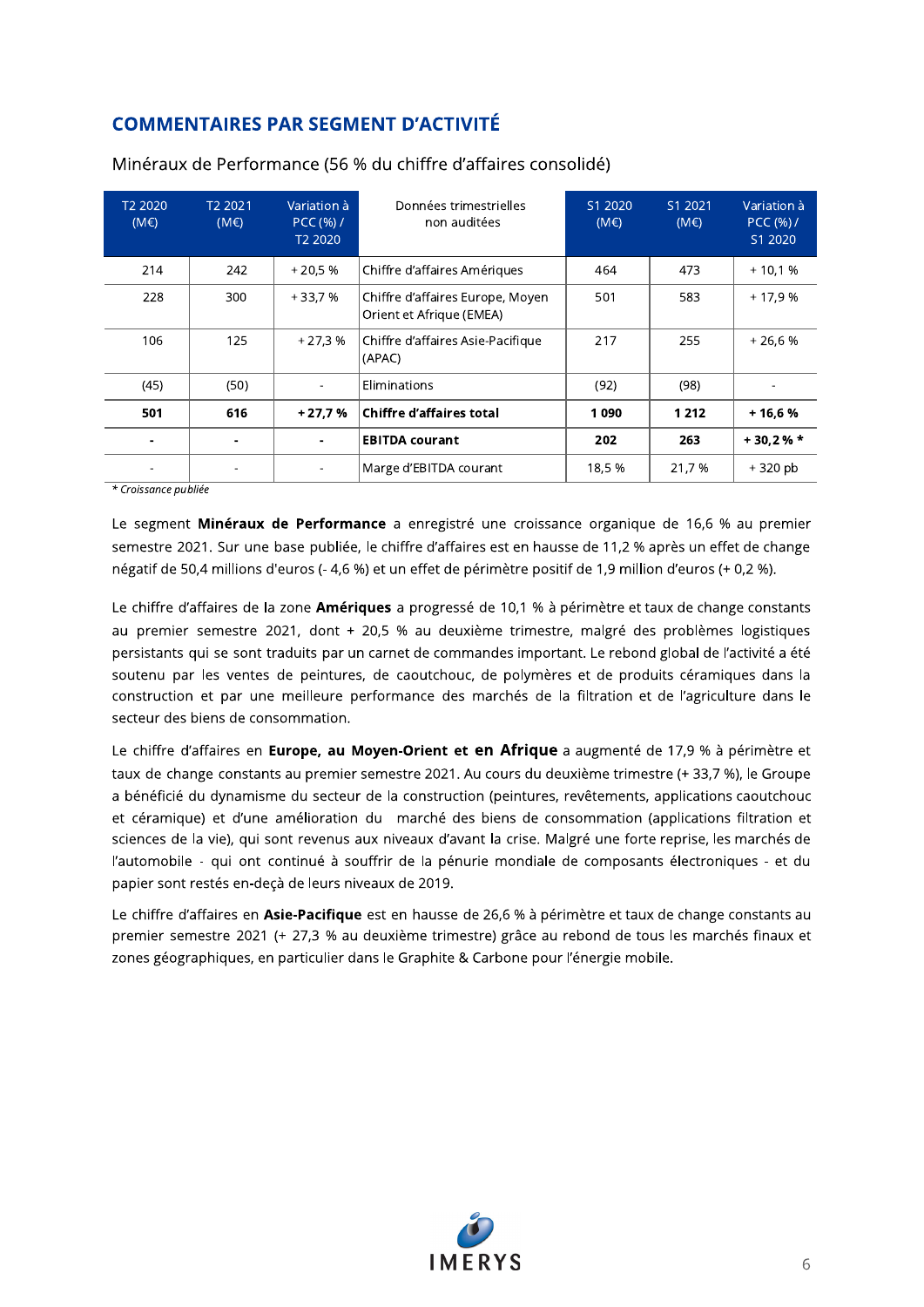| T <sub>2</sub> 2020<br>(ME) | T <sub>2</sub> 2021<br>(ME) | Variation à<br>PCC(%)/<br>T <sub>2</sub> 2020 | Données trimestrielles non<br>auditées                      | S1 2020<br>$(M \in )$ | S1 2021<br>$(M \in )$ | Variation à<br>PCC (%) / S1<br>2020 |
|-----------------------------|-----------------------------|-----------------------------------------------|-------------------------------------------------------------|-----------------------|-----------------------|-------------------------------------|
| 137                         | 198                         | $+30.8%$                                      | Chiffre d'affaires Solutions Haute<br>Température           | 301                   | 385                   | $+18.0%$                            |
| 246                         | 311                         | $+31.9%$                                      | Chiffre d'affaires Réfractaires,<br>Abrasifs & Construction | 543                   | 606                   | $+16.4%$                            |
| (6)                         | (16)                        |                                               | Eliminations                                                | (18)                  | (28)                  |                                     |
| 377                         | 493                         | $+29.4%$                                      | Chiffre d'affaires total                                    | 826                   | 962                   | $+16.0%$                            |
|                             |                             |                                               | <b>EBITDA courant</b>                                       | 88                    | 140                   | $+60.6%$                            |
|                             |                             |                                               | Marge d'EBITDA courant                                      | 10,6 %                | 14,6 %                | $+400$ pb                           |

### Matériaux et Solutions Haute Température (44 % du chiffre d'affaires consolidé)

\* Croissance publiée

La croissance organique du segment Matériaux et Solutions Haute Température s'est élevée à 16,0 % au premier semestre 2021. Sur une base publiée, le chiffre d'affaires a augmenté de 16,5 % avec un effet de périmètre positif de 35,7 millions d'euros (+ 4,3 %) et un effet de change négatif de 27,2 millions d'euros (- $3,3%$ .

A périmètre et taux de change constants, le chiffre d'affaires du segment Solutions Haute Température, à destination de la sidérurgie, du thermique et des réfractaires, a augmenté de 18,0 % au premier semestre 2021, dont une croissance de 30,8 % au deuxième trimestre par rapport à la même période de l'exercice précédent. Le segment a continué de bénéficier de la forte reprise des marchés sous-jacents, en particulier aux États-Unis et en Asie et, dans une moindre mesure, en Europe, actuellement en retard dans le cycle de reprise. Ce rebond a été soutenu par le dynamisme du secteur de la construction et par le marché automobile, qui n'a toutefois pas encore complètement retrouvé son niveau d'avant la crise, principalement en raison de la pénurie mondiale de composants électroniques. Les performances des acquisitions de complément de l'année passée (Haznedar en Turquie, Sunward à Taïwan et Hysil en Inde) sont supérieures aux attentes.

Le chiffre d'affaires du secteur d'activité Réfractaires, Abrasifs & Construction a augmenté de 16,4 % à périmètre et taux de change constants au premier semestre 2021, tiré par une augmentation des volumes dans tous les segments de marché, grâce au fort rebond mondial de la demande d'équipements industriels, en particulier au deuxième trimestre, et à la poursuite de la croissance dans le bâtiment et les infrastructures (liants spécialisés). En Inde, où la reprise a été particulièrement forte au premier semestre malgré la pandémie de Covid-19, la nouvelle usine implantée à Vizag a poursuivi sa montée en puissance pour servir les marchés locaux dynamiques des réfractaires et de la construction.

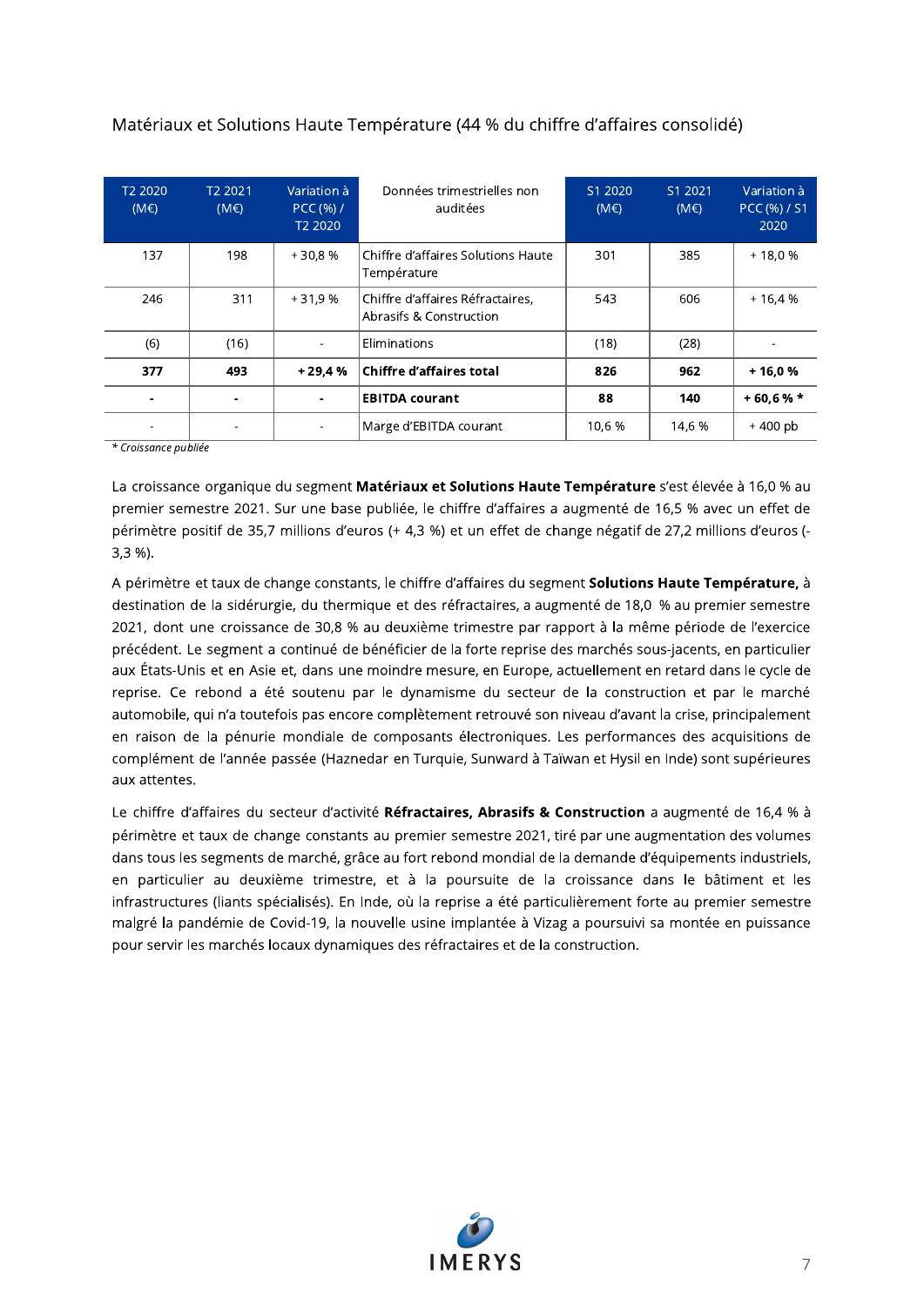### Webcast des résultats du premier semestre 2021

Le communiqué de presse est disponible sur le site internet du Groupe à l'adresse : www.imerys.com. Le Groupe tiendra un webcast de présentation de ses résultats du premier semestre 2021 qui sera retransmis en ligne à partir de 18h30 (CET) le 27 juillet 2021 sur le site internet du Groupe : www.imerys.com.

### Calendrier financier

| 2 novembre 2021    | Résultats du troisième trimestre 2021 |
|--------------------|---------------------------------------|
| 17 février 2022    | Résultats annuels 2021                |
| 28 avril 2022      | Résultats du premier trimestre 2022   |
| 28 juillet 2022    | Résultats du premier semestre 2022    |
| Le 2 novembre 2022 | Résultats du troisième trimestre 2022 |

### Ces dates sont susceptibles d'être modifiées et peuvent être mises à jour sur le site internet du Groupe https://www.lmerys.com/finance.

Leader mondial des spécialités minérales pour l'industrie avec un chiffre d'affaires de 3,8 milliards d'euros et 16 400 salariés en 2020, Imerys offre des solutions fonctionnelles à haute valeur ajoutée pour un grand nombre de secteurs, depuis les industries de procédés jusqu'aux biens de consommation. Le Groupe mobilise sa connaissance des applications, son expertise technologique et sa maîtrise des sciences des matériaux pour proposer des solutions basées sur la valorisation de ses ressources minérales, des minéraux de synthèse et des formulations. Celles-ci apportent des propriétés essentielles aux produits de ses clients et à leurs performances, comme par exemple réfractarité, dureté, conductivité, opacité, durabilité, pureté, légèreté, filtration, absorption, ou hydrophobie. Imerys s'inscrit dans une volonté affirmée de développement responsable en particulier pour contribuer à l'émergence de produits et procédés respectueux de l'environnement.

Des informations plus complètes sur Imerys peuvent être obtenues sur son site Internet (www.imerys.com), rubrique Information Réglementée, notamment dans son Document d'Enregistrement Universel déposé auprès de l'Autorité des marchés financiers le 22 mars 2021 sous le numéro D. 21-0167 (également disponible sur le site Internet de l'Autorité des marchés financiers, www.amf-france.org). Imerys attire l'attention des investisseurs sur le chapitre 2 « Facteurs de risques et Contrôle Interne » du Document d'Enregistrement Universel.

Avertissement sur les prévisions et les informations prospectives : les déclarations présentées dans ce document contiennent des prévisions et des informations prospectives. Les investisseurs sont alertés sur le fait que ces prévisions et informations prospectives sont soumises à de nombreux risques et incertitudes difficilement prévisibles et généralement en dehors du contrôle d'Imerys, qui peuvent impliquer que les résultats et développements effectivement réalisés diffèrent significativement de ceux qui sont exprimés ou induits.

#### **Analyst/Investor Relations:**

#### Press contacts:

Vincent Gouley: +33 (0)1 49 55 64 69

finance@imerys.com

Claire Lauvernier: +33 (0)1 49 55 66 65 Hugues Schmitt (DGM Conseil): +33 (0)1 40 70 11 89

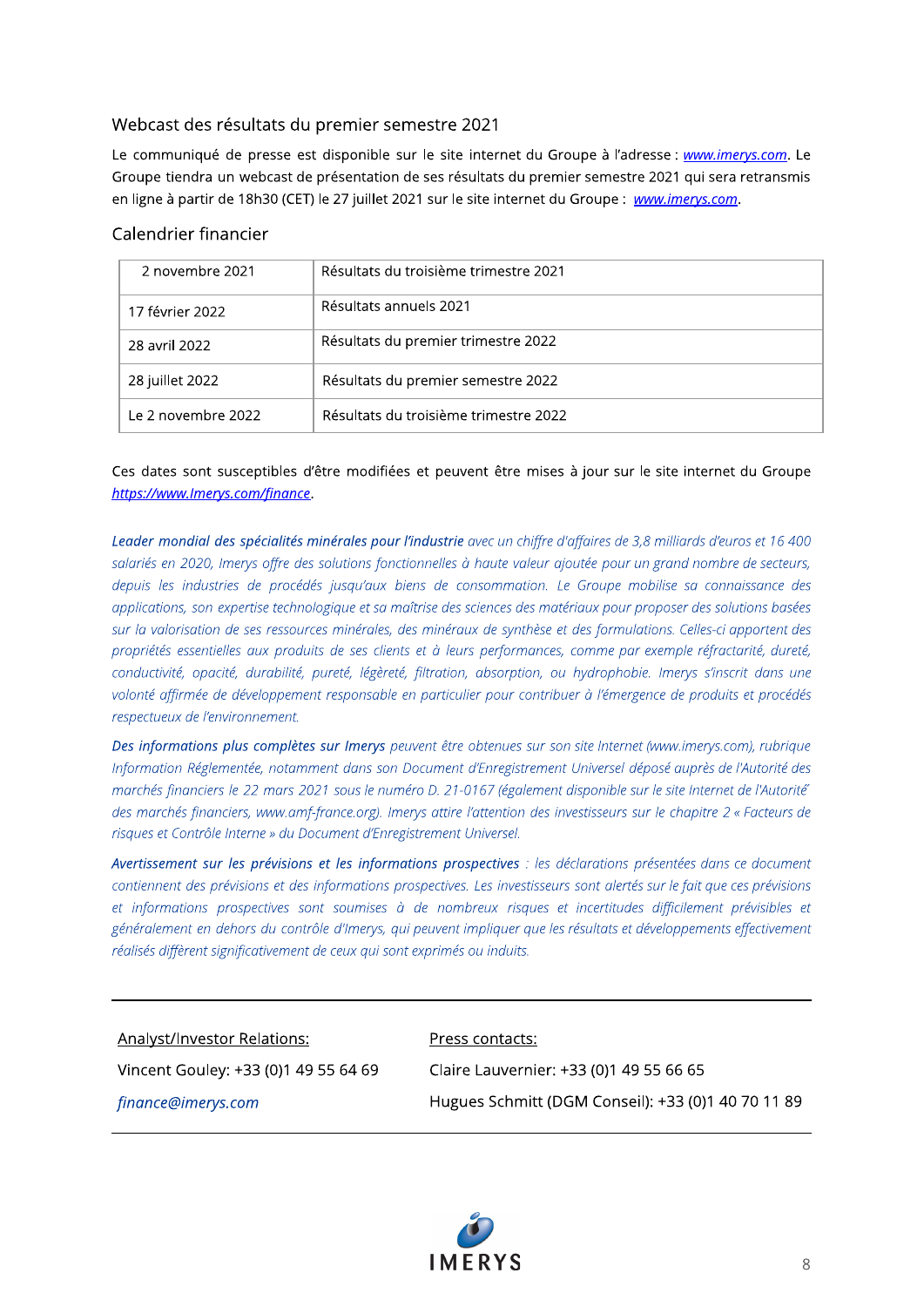## **ANNEXES**

## Chiffre d'affaires

| Chiffre d'affaires par branche<br>d'activité<br>(en millions d'euros) | T <sub>2</sub> 2020 | T <sub>2</sub> 2021 | Variation | <b>Effet</b><br>périmètre | <b>Effet</b><br>Changes | Variation<br><b>PCC</b> |
|-----------------------------------------------------------------------|---------------------|---------------------|-----------|---------------------------|-------------------------|-------------------------|
| Minéraux de performance                                               | 501                 | 616                 | $+22.9%$  | $+0.2%$                   | $-3.3%$                 | $+27.4%$                |
| Matériaux et Solutions de Haute<br>Température                        | 377                 | 493                 | $+30.7%$  | $+4.8%$                   | $-2.5%$                 | $+29.4%$                |
| Holding & Eliminations                                                | (6)                 | (18)                | n.s       | n.s                       | n.s                     | n.s                     |
| Total                                                                 | 872                 | 1 100               | $+26.2%$  | $+2.0%$                   | $-3.5%$                 | $+28.9%$                |

## Principaux éléments du compte de résultats

| (en millions d'euros)                | T1 2020     | T1 2021 | Variation |
|--------------------------------------|-------------|---------|-----------|
| <b>Chiffre d'affaires</b>            | 1 0 28 ., 5 | 1 058,5 | $+2,9%$   |
| <b>EBITDA courant</b>                | 164,8       | 182,7   | + 10,9 %  |
| Résultat opérationnel courant        | 82,6        | 116,3   | $+40,8%$  |
| Résultat financier courant           | (13,0)      | (11,7)  |           |
| Impôts courants                      | (19,5)      | (28,2)  |           |
| Intérêts minoritaires                | (0, 9)      | (3,1)   |           |
| Résultat courant net, part du Groupe | 49,2        | 73,3    | +48.9%    |
| Autres produits et charges nets      | (5,2)       | (1,3)   |           |
| Résultat net, part du Groupe         | 44,0        | 72,0    | $+63.6%$  |

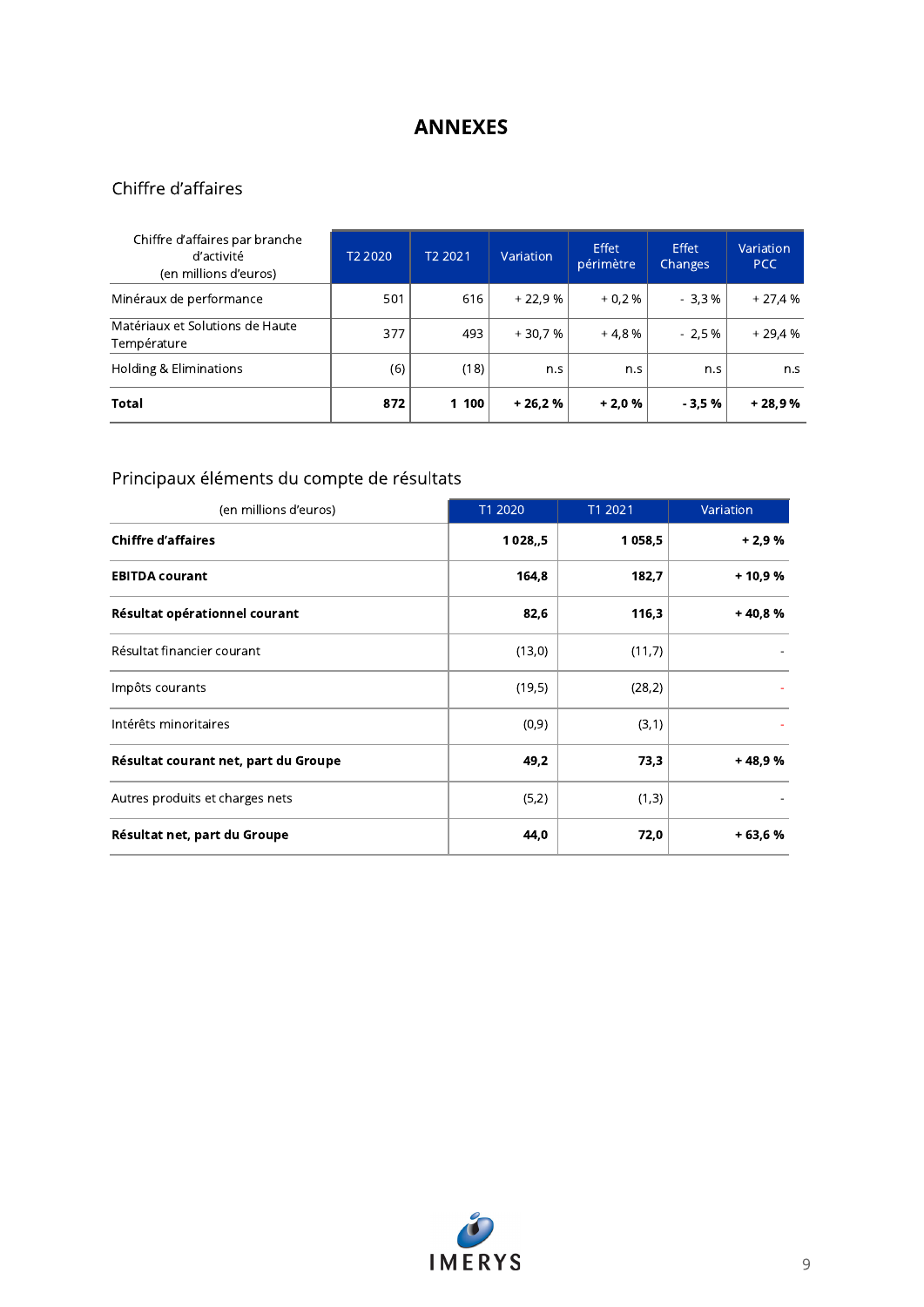| <b>Chiffre d'affaires</b>            | 871,6<br>124,8 | 1 099,9 | $+26,2%$  |
|--------------------------------------|----------------|---------|-----------|
| <b>EBITDA courant</b>                |                |         |           |
|                                      |                | 217,7   | $+74,5%$  |
| Résultat opérationnel courant        | 49,5           | 128,7   | + 159,9 % |
| Résultat financier courant           | (16,2)         | (6, 3)  |           |
| Impôts courants                      | (9,3)          | (33,0)  |           |
| Intérêts minoritaires                | (0,4)          | (4,4)   |           |
| Résultat courant net, part du Groupe | 23,6           | 85,0    | $+260,6%$ |
| Autres produits et charges nets      | (11,0)         | (15,2)  |           |
| Résultat net, part du Groupe         | 12,6           | 69,8    | $+453,2%$ |

| (en millions d'euros)                | S1 2020 | S1 2021 | Variation |
|--------------------------------------|---------|---------|-----------|
| <b>Chiffre d'affaires</b>            | 1900,2  | 2 158,3 | $+13,6%$  |
| <b>EBITDA courant</b>                | 289,6   | 400,4   | $+38,3%$  |
| Résultat opérationnel courant        | 132,1   | 245,0   | $+85.5%$  |
| Résultat financier courant           | (29,2)  | (18, 0) |           |
| Impôts courants                      | (28, 8) | (61,3)  |           |
| Intérêts minoritaires                | (1,3)   | (7, 4)  |           |
| Résultat courant net, part du Groupe | 72,8    | 158,3   | $+117,4%$ |
| Autres produits et charges nets      | (16,2)  | (16, 5) |           |
| Résultat net, part du Groupe         | 56,6    | 141,8   | $+150,4%$ |

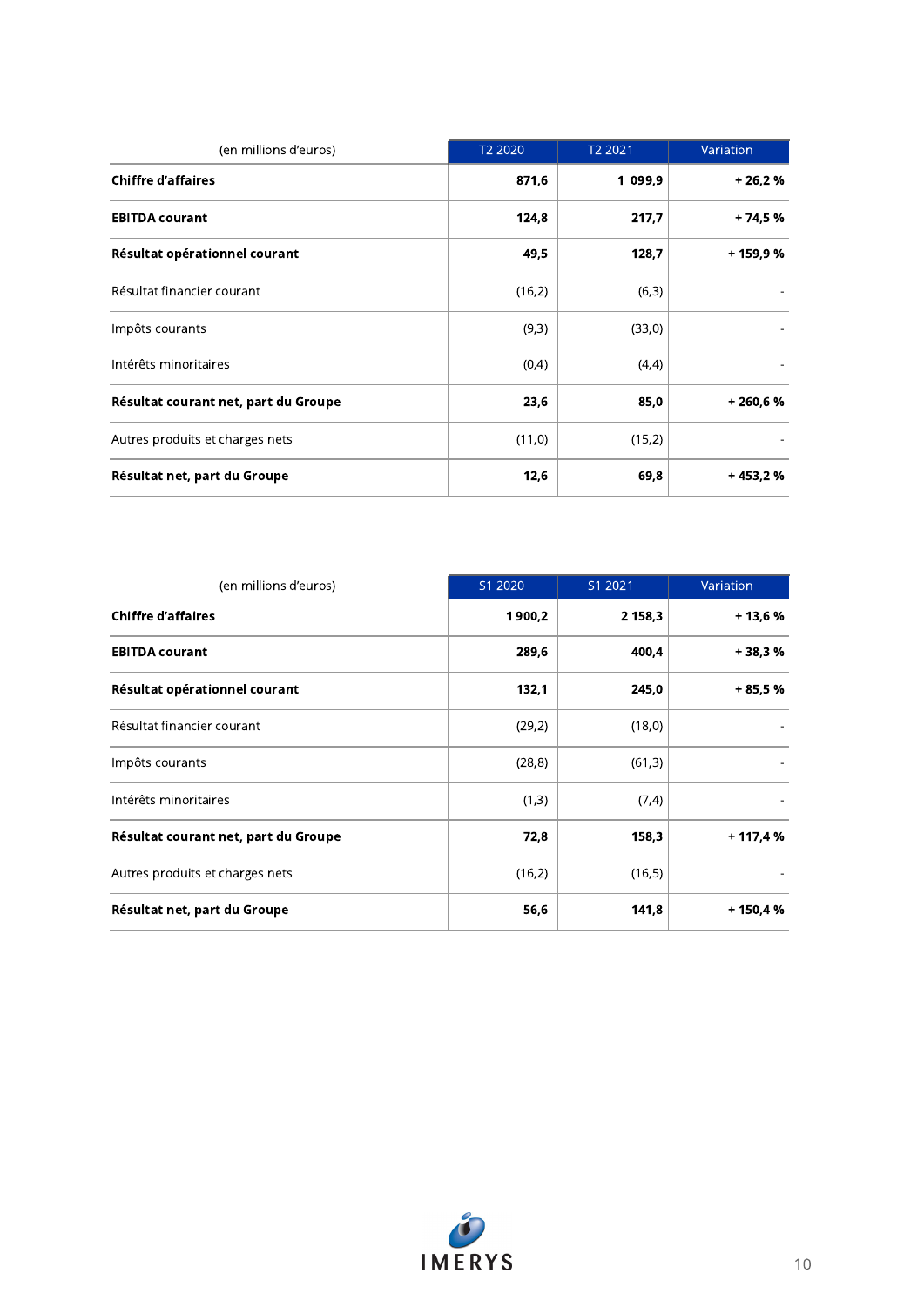### **COMPTE DE RÉSULTAT CONSOLIDÉ**

| (en millions d'euros)                                                           | 30.06.2021 | 30.06.2020 | 2020     |
|---------------------------------------------------------------------------------|------------|------------|----------|
| Produits des activités ordinaires                                               | 2 158,3    | 1 900,2    | 3798,5   |
| Matières premières et achats consommés                                          | (728, 8)   | (650, 5)   | (1292,9) |
| Charges externes                                                                | (555, 1)   | (486, 6)   | (968, 4) |
| Charges de personnel                                                            | (464,7)    | (448, 2)   | (875, 2) |
| Impôts et taxes                                                                 | (18,7)     | (21,0)     | (41,7)   |
| Amortissements et pertes de valeur                                              | (160, 0)   | (161, 9)   | (342,3)  |
| Immobilisations incorporelles, actifs miniers et<br>immobilisations corporelles | (135, 9)   | (128, 3)   | (268, 9) |
| Actifs de droit d'usage                                                         | (24,1)     | (33,6)     | (73, 4)  |
| Autres produits et charges courants                                             | 13,9       | 0,1        | 20,5     |
| Résultat opérationnel courant                                                   | 245,0      | 132,1      | 298,5    |
| Résultat des prises ou pertes de contrôle                                       | 4,0        | (2,6)      | (5,0)    |
| Autres éléments non récurrents                                                  | (25,7)     | (18,2)     | (155, 5) |
| Résultat opérationnel                                                           | 223,2      | 111,3      | 138,0    |
| Charge d'endettement financier net                                              | (18,2)     | (24,1)     | (44, 4)  |
| Résultat des placements                                                         | 1,4        | 1,4        | 2,7      |
| Charge d'endettement financier brut                                             | (19,7)     | (25, 5)    | (47, 1)  |
| Charge d'intérêt des emprunts et dettes financières                             | (17, 8)    | (22, 9)    | (42, 2)  |
| Charge d'intérêt des dettes de location                                         | (1,9)      | (2,6)      | (4, 9)   |
| Autres produits et charges financiers                                           | 0,2        | (5,1)      | (17,0)   |
| Autres produits financiers                                                      | 122,4      | 177,5      | 270,8    |
| Autres charges financières                                                      | (122, 2)   | (182, 6)   | (287, 8) |
| <b>Résultat financier</b>                                                       | (18,0)     | (29,2)     | (61, 4)  |
| Impôts sur le résultat                                                          | (58,3)     | (24, 8)    | (44,3)   |
| Résultat net                                                                    | 146,9      | 57,4       | 32,3     |
| Résultat net, part du Groupe <sup>(1)</sup>                                     | 141,8      | 56,6       | 30,1     |
| Résultat net, part des intérêts sans contrôle                                   | 5,1        | 0,7        | 2,2      |
| (1) Résultat net par action                                                     |            |            |          |
| Résultat net de base par action (en euros)                                      | 1.67       | 0.71       | 0.37     |
| Résultat net dilué par action (en euros)                                        | 1,65       | 0.70       | 0,36     |

### ETAT DE LA SITUATION FINANCIÈRE CONSOLIDÉE

| (en millions d'euros)                  | 30.06.2021  | 30.06.2020 | 2020        |
|----------------------------------------|-------------|------------|-------------|
| Actif non courant                      | 4 8 1 6 , 0 | 5 0 0 4 8  | 4 8 6 2 , 4 |
| Goodwill                               | 2 155,5     | 2 140.3    | 2 149,1     |
| Immobilisations incorporelles          | 288,4       | 289,0      | 287,6       |
| Actifs de droit d'usage                | 176,7       | 223,8      | 192,5       |
| Actifs miniers                         | 412,6       | 479,0      | 425,6       |
| Immobilisations corporelles            | 1489,6      | 1 555,9    | 1 506,9     |
| Coentreprises et entreprises associées | 105,5       | 99,6       | 87,3        |
| Autres actifs financiers               | 25,9        | 45,5       | 49,1        |
| Autres créances                        | 42,5        | 28,4       | 29,8        |
| Instruments dérivés actif              | 0,4         |            | 4,1         |
| Impôts différés actif                  | 119,0       | 143,2      | 130,4       |
| <b>Actif courant</b>                   | 2 3 7 6 . 7 | 2 6 1 2.4  | 2 1 2 8 .7  |

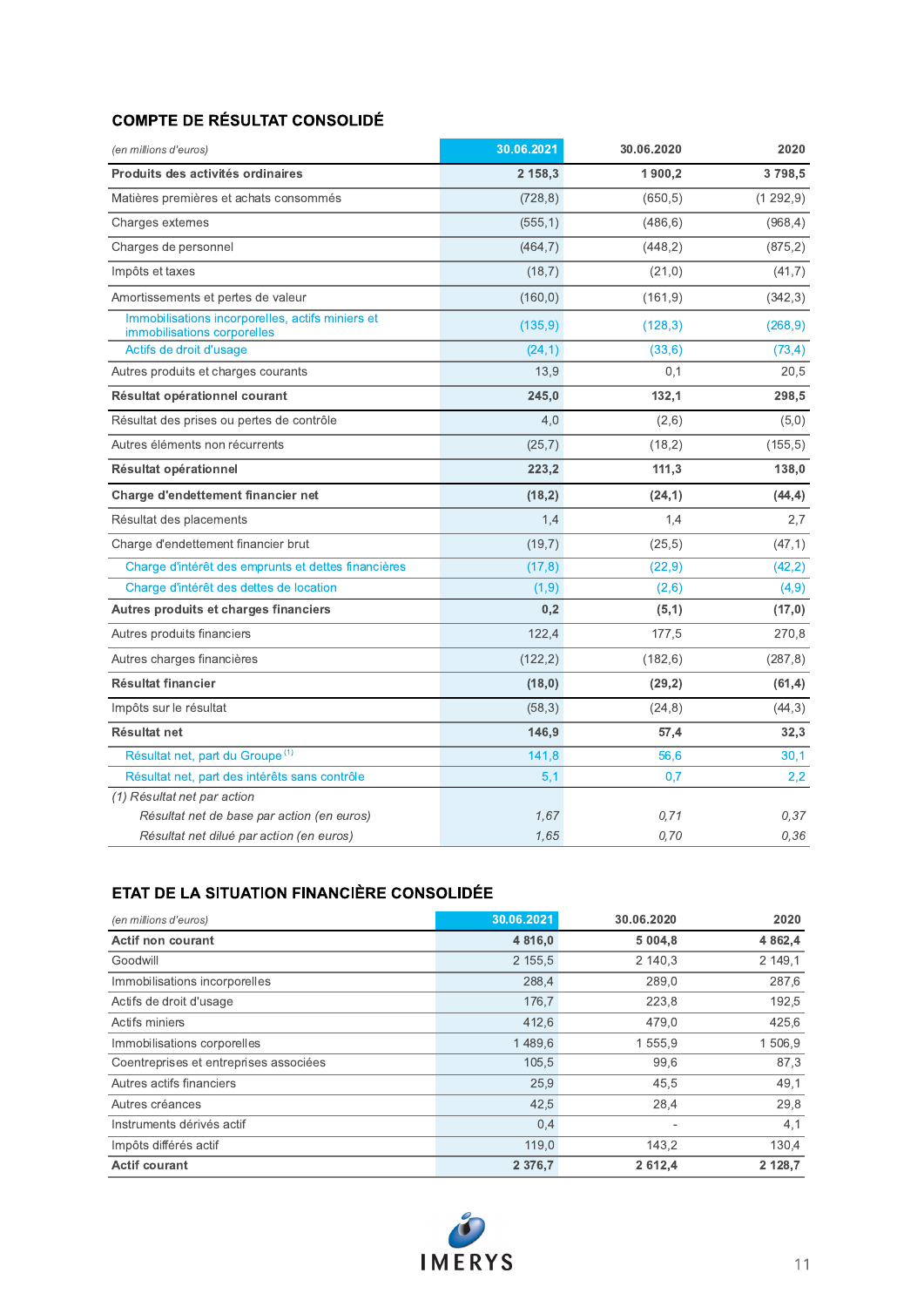| Créances clients<br>677,3<br>549.7<br>568,0<br>Autres créances<br>196,3<br>213,1<br>204,8<br>Instruments dérivés actif<br>39,5<br>3,7<br>14,2<br>Autres actifs financiers<br>7,5<br>11,9<br>9,9<br>1 0 6 3 , 9<br>648,5<br>Trésorerie et équivalents de trésorerie<br>687,9<br>Actifs destinés à être cédés<br>59,7<br>Actif consolidé<br>7 617,2<br>6 9 9 1, 1<br>7 252,3<br>3 067,9<br>3 007,3<br>2896,6<br>Capitaux propres, part du Groupe<br>169,9<br>170,0<br>169,9<br>Capital<br>Primes<br>617,3<br>614,4<br>614,4<br>Actions propres<br>(6,3)<br>(11,1)<br>(6,7)<br>2 148,1<br>2 088,9<br>Réserves<br>2 174,3<br>Résultat net, part du Groupe<br>141,8<br>56,6<br>30,1<br>60,5<br>47,5<br>59,0<br>Capitaux propres, part des intérêts sans contrôle<br>2955,6<br><b>Capitaux propres</b><br>3 1 28,4<br>3 0 5 4 , 8<br>2 669,3<br>2 740,1<br>Passif non courant<br>2 7 6 3 , 3<br>352,3<br>Provisions pour avantages du personnel<br>277.1<br>337,7<br>414,8<br>414,4<br>394,9<br>Autres provisions<br>1701,3<br>1698,3<br>Emprunts et dettes financières<br>1694,8<br>Dettes de location<br>148,9<br>174,5<br>167,8<br>Autres dettes<br>21,5<br>32,4<br>34,3<br>Instruments dérivés passif<br>8,1<br>5,8<br>0,5<br>Impôts différés passif<br>97,6<br>103,8<br>92,0<br>Passif courant<br>1 4 4 2, 1<br>1799,1<br>1 2 9 5, 4<br>Autres provisions<br>42,7<br>58,8<br>23,3<br>Dettes fournisseurs<br>582,4<br>500,8<br>475,6<br>Impôts exigibles sur le résultat<br>101,3<br>74,0<br>79,2<br>Autres dettes<br>325,2<br>371,6<br>277,6<br>Instruments dérivés passif<br>3,0<br>25,5<br>6,0<br>323,9<br>260,9<br>Emprunts et dettes financières<br>817,3<br>Dettes de location<br>43,2<br>69,4<br>42,6<br>Concours bancaires<br>20,4<br>11,2<br>0,7<br>Passifs liés aux actifs destinés à être cédés<br>12,4<br>Capitaux propres et passif consolidé<br>7 252,3<br>7 617,1<br>6 9 9 1 , 1 |               |       |       |       |
|-----------------------------------------------------------------------------------------------------------------------------------------------------------------------------------------------------------------------------------------------------------------------------------------------------------------------------------------------------------------------------------------------------------------------------------------------------------------------------------------------------------------------------------------------------------------------------------------------------------------------------------------------------------------------------------------------------------------------------------------------------------------------------------------------------------------------------------------------------------------------------------------------------------------------------------------------------------------------------------------------------------------------------------------------------------------------------------------------------------------------------------------------------------------------------------------------------------------------------------------------------------------------------------------------------------------------------------------------------------------------------------------------------------------------------------------------------------------------------------------------------------------------------------------------------------------------------------------------------------------------------------------------------------------------------------------------------------------------------------------------------------------------------------------------------------------------------------------------------------------------------------------------|---------------|-------|-------|-------|
|                                                                                                                                                                                                                                                                                                                                                                                                                                                                                                                                                                                                                                                                                                                                                                                                                                                                                                                                                                                                                                                                                                                                                                                                                                                                                                                                                                                                                                                                                                                                                                                                                                                                                                                                                                                                                                                                                               | <b>Stocks</b> | 751,3 | 778,4 | 691,8 |
|                                                                                                                                                                                                                                                                                                                                                                                                                                                                                                                                                                                                                                                                                                                                                                                                                                                                                                                                                                                                                                                                                                                                                                                                                                                                                                                                                                                                                                                                                                                                                                                                                                                                                                                                                                                                                                                                                               |               |       |       |       |
|                                                                                                                                                                                                                                                                                                                                                                                                                                                                                                                                                                                                                                                                                                                                                                                                                                                                                                                                                                                                                                                                                                                                                                                                                                                                                                                                                                                                                                                                                                                                                                                                                                                                                                                                                                                                                                                                                               |               |       |       |       |
|                                                                                                                                                                                                                                                                                                                                                                                                                                                                                                                                                                                                                                                                                                                                                                                                                                                                                                                                                                                                                                                                                                                                                                                                                                                                                                                                                                                                                                                                                                                                                                                                                                                                                                                                                                                                                                                                                               |               |       |       |       |
|                                                                                                                                                                                                                                                                                                                                                                                                                                                                                                                                                                                                                                                                                                                                                                                                                                                                                                                                                                                                                                                                                                                                                                                                                                                                                                                                                                                                                                                                                                                                                                                                                                                                                                                                                                                                                                                                                               |               |       |       |       |
|                                                                                                                                                                                                                                                                                                                                                                                                                                                                                                                                                                                                                                                                                                                                                                                                                                                                                                                                                                                                                                                                                                                                                                                                                                                                                                                                                                                                                                                                                                                                                                                                                                                                                                                                                                                                                                                                                               |               |       |       |       |
|                                                                                                                                                                                                                                                                                                                                                                                                                                                                                                                                                                                                                                                                                                                                                                                                                                                                                                                                                                                                                                                                                                                                                                                                                                                                                                                                                                                                                                                                                                                                                                                                                                                                                                                                                                                                                                                                                               |               |       |       |       |
|                                                                                                                                                                                                                                                                                                                                                                                                                                                                                                                                                                                                                                                                                                                                                                                                                                                                                                                                                                                                                                                                                                                                                                                                                                                                                                                                                                                                                                                                                                                                                                                                                                                                                                                                                                                                                                                                                               |               |       |       |       |
|                                                                                                                                                                                                                                                                                                                                                                                                                                                                                                                                                                                                                                                                                                                                                                                                                                                                                                                                                                                                                                                                                                                                                                                                                                                                                                                                                                                                                                                                                                                                                                                                                                                                                                                                                                                                                                                                                               |               |       |       |       |
|                                                                                                                                                                                                                                                                                                                                                                                                                                                                                                                                                                                                                                                                                                                                                                                                                                                                                                                                                                                                                                                                                                                                                                                                                                                                                                                                                                                                                                                                                                                                                                                                                                                                                                                                                                                                                                                                                               |               |       |       |       |
|                                                                                                                                                                                                                                                                                                                                                                                                                                                                                                                                                                                                                                                                                                                                                                                                                                                                                                                                                                                                                                                                                                                                                                                                                                                                                                                                                                                                                                                                                                                                                                                                                                                                                                                                                                                                                                                                                               |               |       |       |       |
|                                                                                                                                                                                                                                                                                                                                                                                                                                                                                                                                                                                                                                                                                                                                                                                                                                                                                                                                                                                                                                                                                                                                                                                                                                                                                                                                                                                                                                                                                                                                                                                                                                                                                                                                                                                                                                                                                               |               |       |       |       |
|                                                                                                                                                                                                                                                                                                                                                                                                                                                                                                                                                                                                                                                                                                                                                                                                                                                                                                                                                                                                                                                                                                                                                                                                                                                                                                                                                                                                                                                                                                                                                                                                                                                                                                                                                                                                                                                                                               |               |       |       |       |
|                                                                                                                                                                                                                                                                                                                                                                                                                                                                                                                                                                                                                                                                                                                                                                                                                                                                                                                                                                                                                                                                                                                                                                                                                                                                                                                                                                                                                                                                                                                                                                                                                                                                                                                                                                                                                                                                                               |               |       |       |       |
|                                                                                                                                                                                                                                                                                                                                                                                                                                                                                                                                                                                                                                                                                                                                                                                                                                                                                                                                                                                                                                                                                                                                                                                                                                                                                                                                                                                                                                                                                                                                                                                                                                                                                                                                                                                                                                                                                               |               |       |       |       |
|                                                                                                                                                                                                                                                                                                                                                                                                                                                                                                                                                                                                                                                                                                                                                                                                                                                                                                                                                                                                                                                                                                                                                                                                                                                                                                                                                                                                                                                                                                                                                                                                                                                                                                                                                                                                                                                                                               |               |       |       |       |
|                                                                                                                                                                                                                                                                                                                                                                                                                                                                                                                                                                                                                                                                                                                                                                                                                                                                                                                                                                                                                                                                                                                                                                                                                                                                                                                                                                                                                                                                                                                                                                                                                                                                                                                                                                                                                                                                                               |               |       |       |       |
|                                                                                                                                                                                                                                                                                                                                                                                                                                                                                                                                                                                                                                                                                                                                                                                                                                                                                                                                                                                                                                                                                                                                                                                                                                                                                                                                                                                                                                                                                                                                                                                                                                                                                                                                                                                                                                                                                               |               |       |       |       |
|                                                                                                                                                                                                                                                                                                                                                                                                                                                                                                                                                                                                                                                                                                                                                                                                                                                                                                                                                                                                                                                                                                                                                                                                                                                                                                                                                                                                                                                                                                                                                                                                                                                                                                                                                                                                                                                                                               |               |       |       |       |
|                                                                                                                                                                                                                                                                                                                                                                                                                                                                                                                                                                                                                                                                                                                                                                                                                                                                                                                                                                                                                                                                                                                                                                                                                                                                                                                                                                                                                                                                                                                                                                                                                                                                                                                                                                                                                                                                                               |               |       |       |       |
|                                                                                                                                                                                                                                                                                                                                                                                                                                                                                                                                                                                                                                                                                                                                                                                                                                                                                                                                                                                                                                                                                                                                                                                                                                                                                                                                                                                                                                                                                                                                                                                                                                                                                                                                                                                                                                                                                               |               |       |       |       |
|                                                                                                                                                                                                                                                                                                                                                                                                                                                                                                                                                                                                                                                                                                                                                                                                                                                                                                                                                                                                                                                                                                                                                                                                                                                                                                                                                                                                                                                                                                                                                                                                                                                                                                                                                                                                                                                                                               |               |       |       |       |
|                                                                                                                                                                                                                                                                                                                                                                                                                                                                                                                                                                                                                                                                                                                                                                                                                                                                                                                                                                                                                                                                                                                                                                                                                                                                                                                                                                                                                                                                                                                                                                                                                                                                                                                                                                                                                                                                                               |               |       |       |       |
|                                                                                                                                                                                                                                                                                                                                                                                                                                                                                                                                                                                                                                                                                                                                                                                                                                                                                                                                                                                                                                                                                                                                                                                                                                                                                                                                                                                                                                                                                                                                                                                                                                                                                                                                                                                                                                                                                               |               |       |       |       |
|                                                                                                                                                                                                                                                                                                                                                                                                                                                                                                                                                                                                                                                                                                                                                                                                                                                                                                                                                                                                                                                                                                                                                                                                                                                                                                                                                                                                                                                                                                                                                                                                                                                                                                                                                                                                                                                                                               |               |       |       |       |
|                                                                                                                                                                                                                                                                                                                                                                                                                                                                                                                                                                                                                                                                                                                                                                                                                                                                                                                                                                                                                                                                                                                                                                                                                                                                                                                                                                                                                                                                                                                                                                                                                                                                                                                                                                                                                                                                                               |               |       |       |       |
|                                                                                                                                                                                                                                                                                                                                                                                                                                                                                                                                                                                                                                                                                                                                                                                                                                                                                                                                                                                                                                                                                                                                                                                                                                                                                                                                                                                                                                                                                                                                                                                                                                                                                                                                                                                                                                                                                               |               |       |       |       |
|                                                                                                                                                                                                                                                                                                                                                                                                                                                                                                                                                                                                                                                                                                                                                                                                                                                                                                                                                                                                                                                                                                                                                                                                                                                                                                                                                                                                                                                                                                                                                                                                                                                                                                                                                                                                                                                                                               |               |       |       |       |
|                                                                                                                                                                                                                                                                                                                                                                                                                                                                                                                                                                                                                                                                                                                                                                                                                                                                                                                                                                                                                                                                                                                                                                                                                                                                                                                                                                                                                                                                                                                                                                                                                                                                                                                                                                                                                                                                                               |               |       |       |       |
|                                                                                                                                                                                                                                                                                                                                                                                                                                                                                                                                                                                                                                                                                                                                                                                                                                                                                                                                                                                                                                                                                                                                                                                                                                                                                                                                                                                                                                                                                                                                                                                                                                                                                                                                                                                                                                                                                               |               |       |       |       |
|                                                                                                                                                                                                                                                                                                                                                                                                                                                                                                                                                                                                                                                                                                                                                                                                                                                                                                                                                                                                                                                                                                                                                                                                                                                                                                                                                                                                                                                                                                                                                                                                                                                                                                                                                                                                                                                                                               |               |       |       |       |
|                                                                                                                                                                                                                                                                                                                                                                                                                                                                                                                                                                                                                                                                                                                                                                                                                                                                                                                                                                                                                                                                                                                                                                                                                                                                                                                                                                                                                                                                                                                                                                                                                                                                                                                                                                                                                                                                                               |               |       |       |       |
|                                                                                                                                                                                                                                                                                                                                                                                                                                                                                                                                                                                                                                                                                                                                                                                                                                                                                                                                                                                                                                                                                                                                                                                                                                                                                                                                                                                                                                                                                                                                                                                                                                                                                                                                                                                                                                                                                               |               |       |       |       |
|                                                                                                                                                                                                                                                                                                                                                                                                                                                                                                                                                                                                                                                                                                                                                                                                                                                                                                                                                                                                                                                                                                                                                                                                                                                                                                                                                                                                                                                                                                                                                                                                                                                                                                                                                                                                                                                                                               |               |       |       |       |
|                                                                                                                                                                                                                                                                                                                                                                                                                                                                                                                                                                                                                                                                                                                                                                                                                                                                                                                                                                                                                                                                                                                                                                                                                                                                                                                                                                                                                                                                                                                                                                                                                                                                                                                                                                                                                                                                                               |               |       |       |       |

#### **CASH-FLOW LIBRE OPÉRATIONNEL COURANT NET**

Le cash flow libre opérationnel courant net est le flux de trésorerie résiduel provenant de l'activité opérationnelle récurrente et subsistant après décaissement des impôts sur le résultat opérationnel courant et des investissements opérationnels, encaissement des produits de cession d'actifs opérationnels et prise en compte des variations de trésorerie du besoin en fonds de roulement opérationnel. Par comparaison avec les flux de trésorerie présentés dans l'État des flux de trésorerie consolidés, le cash flow libre opérationnel courant net correspond à la portion récurrente du "Flux de trésorerie nets générés par (consommés dans) les activités opérationnelles" ajusté des acquisitions et<br>cessions d'immobilisations corporelles et incorporelles du "Flux de trésorerie des activités d'investissement" impôts sur le résultat.

| (en millions d'euros)                  | 30.06.2021 | 30.06.2020 | 2020     |
|----------------------------------------|------------|------------|----------|
| Compte de résultat consolidé           |            |            |          |
| Produits des activités ordinaires      | 2 158,3    | 1 900.2    | 3 798.5  |
| Matières premières et achats consommés | (728, 8)   | (650.5)    | (1292,9) |
| Charges externes                       | (555, 1)   | (486, 6)   | (968, 4) |

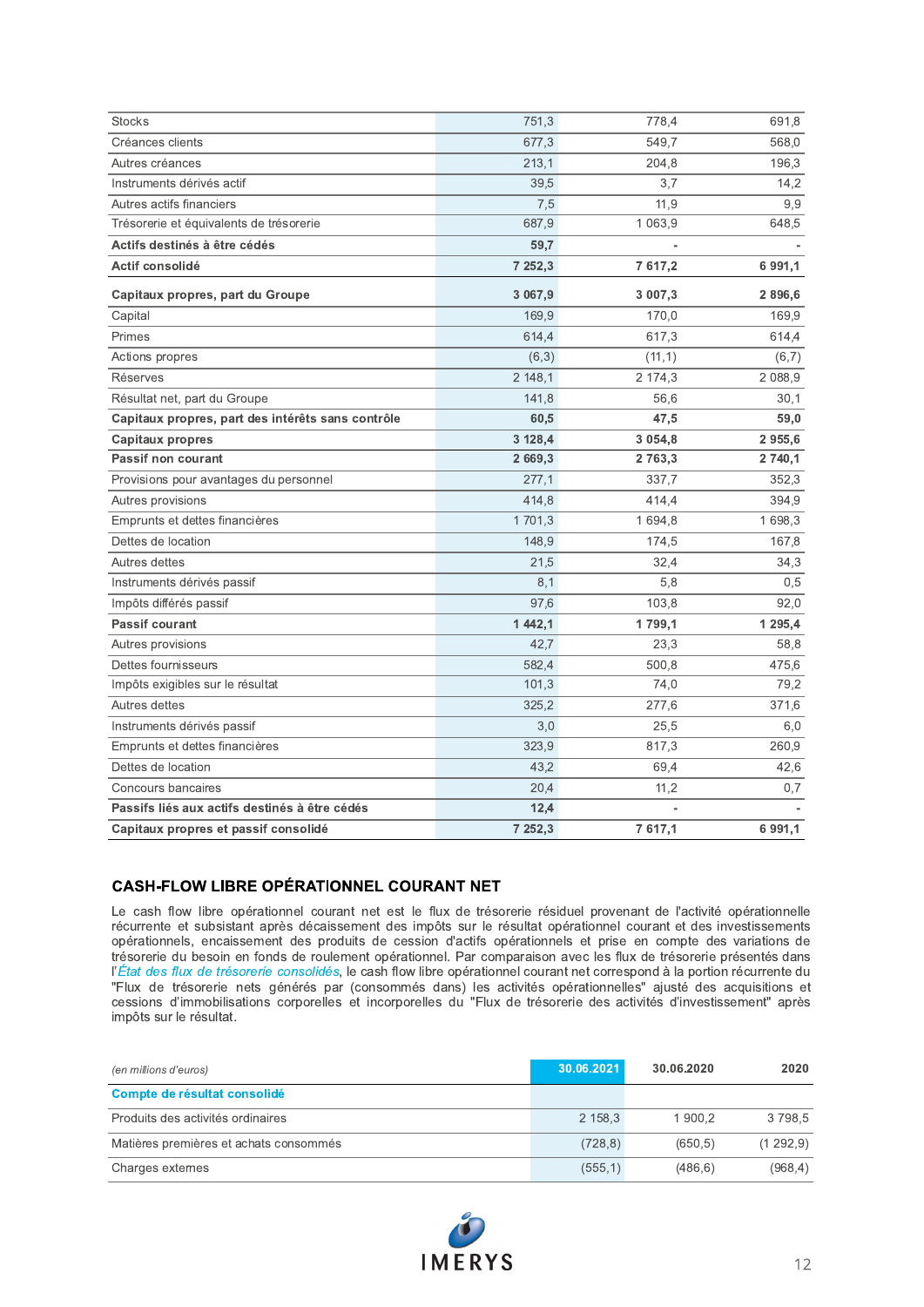| Charges de personnel                                                                                        | (464,7)  | (448, 2) | (875, 2) |
|-------------------------------------------------------------------------------------------------------------|----------|----------|----------|
| Impôts et taxes $(1)$                                                                                       | (18,7)   | (21,0)   | (41,7)   |
|                                                                                                             |          |          |          |
| Autres produits et charges courants                                                                         | 13,9     | 0,1      | 20,5     |
| <b>Ajustements</b>                                                                                          |          |          |          |
| Variation des provisions pour avantages du personnel                                                        | (2,8)    | (1,9)    | (2,5)    |
| Variation des dépréciations et provisions opérationnelles courantes                                         | 1,4      | (4,0)    | (10, 0)  |
| Résultat des coentreprises et entreprises associées                                                         | (5,5)    | 1,1      | (1,2)    |
| Dividendes reçus des entreprises associées                                                                  | 2,4      | 0,4      | 4,4      |
| <b>EBITDA</b> courant                                                                                       | 400,4    | 289,6    | 631,5    |
| Impôts sur le résultat                                                                                      |          |          |          |
| Impôt notionnel sur le résultat opérationnel courant                                                        | (66, 1)  | (37,0)   | (83,0)   |
| <b>Ajustements</b>                                                                                          |          |          |          |
| Variation du besoin en fonds de roulement opérationnel (2)                                                  | (62,7)   | 46,4     | 74,9     |
| Valeur comptable des immobilisations incorporelles et corporelles cédées                                    | 2,8      | 2,9      | 35.7     |
| Cash flow opérationnel courant net                                                                          | 274,4    | 301,9    | 659,1    |
| <b>Activités d'investissement</b>                                                                           |          |          |          |
| Acquisitions d'immobilisations incorporelles et corporelles (3)                                             | (142,7)  | (149,4)  | (262, 1) |
| Augmentation des droits d'usage                                                                             | (9,5)    | (13,4)   | (23,5)   |
| Cash flow libre opérationnel courant net                                                                    | 122,2    | 139,1    | 373,5    |
| (1) Compte de résultat consolidé                                                                            |          |          |          |
| (2) Variation du besoin en fonds de roulement opérationnel<br>(état des flux de trésorerie consolidés)      | (62, 7)  | 46.4     | 74.9     |
| Ajustement des diminutions (augmentations) des stocks                                                       | (55, 7)  | 16.7     | 86.3     |
| Ajustement des diminutions (augmentations) des créances clients                                             | (103, 0) | 52.6     | 34.9     |
| Ajustement des augmentations (diminutions) des fournisseurs                                                 | 96.0     | (23,0)   | (46,3)   |
| (3) Acquisitions d'immobilisations incorporelles et corporelles<br>(état des flux de trésorerie consolidés) | (142, 7) | (149.4)  | (262, 1) |
| Acquisitions d'immobilisations incorporelles                                                                | (12, 2)  | (11, 9)  | (22,3)   |
| Acquisitions d'immobilisations corporelles                                                                  | (103, 8) | (88, 9)  | (231, 6) |
| Variation des dettes sur acquisitions d'immobilisations incorporelles et<br>corporelles                     | (26, 7)  | (48, 6)  | (8, 2)   |

### VARIATION DE LA DETTE FINANCIERE NETTE

Le tableau ci-après présente les flux de trésorerie liés aux transactions non liées à l'activité opérationnelle récurrente, c'est-à-dire principalement aux transactions opérationnelles non récurrentes, aux variations de pé Expression des dettes sur acquisitions d'immobilisations incorporelles et <br>
Variation des dettes sur acquisitions d'immobilisations incorporelles et <br>
corporelles<br>
Corporelles<br>
LA DETTE FINANCIÈRE NETTE<br>
Le tableau ci-apr Variation des dettes sur acquisitions d'immobilisations incorporelles et  $(26.7)$   $(48.6)$   $(8.2)$ <br>
corporelles<br> **UARIATION DE LA DETTE FINANCIÈRE NETTE**<br>
Le tableau ci-après présente les flux de trésorerie liés aux trans nette.

| Le tableau ci-après présente les flux de trésorerie liés aux transactions non liées à l'activité opérationnelle récurrente,<br>c'est-à-dire principalement aux transactions opérationnelles non récurrentes, aux variations de périmètre, aux<br>transactions de financement et aux transactions avec les actionnaires. Ces flux de trésorerie, ajoutés à ceux du cash<br>flow libre opérationnel courant net du tableau précédent, permettent d'obtenir la variation totale de la dette financière<br>nette. |            |            |
|---------------------------------------------------------------------------------------------------------------------------------------------------------------------------------------------------------------------------------------------------------------------------------------------------------------------------------------------------------------------------------------------------------------------------------------------------------------------------------------------------------------|------------|------------|
| (en millions d'euros)                                                                                                                                                                                                                                                                                                                                                                                                                                                                                         | 30.06.2021 | 30.06.2020 |
| Cash flow libre opérationnel courant net                                                                                                                                                                                                                                                                                                                                                                                                                                                                      | 122,2      | 139,1      |
| Impôts sur le résultat                                                                                                                                                                                                                                                                                                                                                                                                                                                                                        |            |            |
| Impôt notionnel sur le résultat financier                                                                                                                                                                                                                                                                                                                                                                                                                                                                     | 4,9        | 8,2        |
| Variation des impôts différés opérationnel courant et financier                                                                                                                                                                                                                                                                                                                                                                                                                                               | (1,7)      | (31,5)     |
| Variation des dettes et créances d'impôts sur le résultat                                                                                                                                                                                                                                                                                                                                                                                                                                                     | 11,1       | 12,6       |
| Impôts sur le résultat payés sur les produits et charges non récurrents                                                                                                                                                                                                                                                                                                                                                                                                                                       | 3,6        | 13,0       |
|                                                                                                                                                                                                                                                                                                                                                                                                                                                                                                               |            |            |

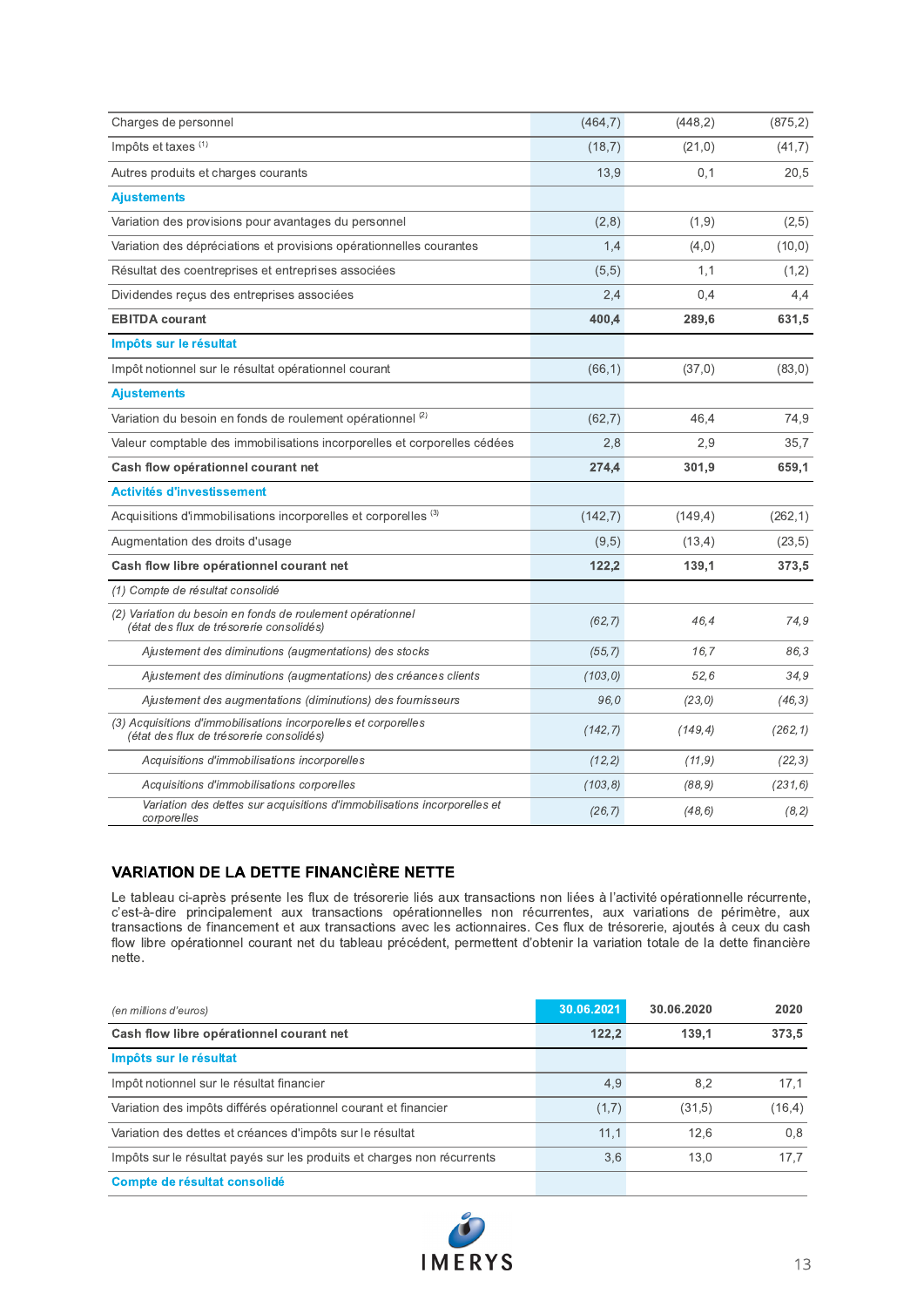| Résultat financier                                                         | (18,0)  | (29,2)                   | (61,4)   |
|----------------------------------------------------------------------------|---------|--------------------------|----------|
| Autres produits et charges opérationnels                                   | (21,7)  | (20,7)                   | (160, 5) |
| <b>Ajustements</b>                                                         |         |                          |          |
| Variation du besoin en fonds de roulement non opérationnel                 | (47,0)  | (5,3)                    | 34,7     |
| Variation des dépréciations et provisions financières                      | 1,7     | 2,1                      | 4,1      |
| Variations de juste valeur sur instruments de couvertures                  |         | 0,4                      | 0,4      |
| Pertes de valeur non récurrentes                                           | (1,7)   |                          | 12,7     |
| Variation des dépréciations et provisions non récurrentes                  | (9,3)   | (26, 1)                  | 48,2     |
| Résultat des coentreprises et entreprises associées                        | 1,4     | $\overline{\phantom{a}}$ | 8,9      |
| Gains (pertes) sur cessions d'activités                                    | (3,8)   | 1,3                      | 2,7      |
| Gains (pertes) sur cessions d'immobilisations incorporelles et corporelles | 0,7     | (0,3)                    | 1,3      |
| <b>Activités d'investissement</b>                                          |         |                          |          |
| Acquisitions d'activités                                                   | (27,1)  | (33,3)                   | (99,0)   |
| Cessions d'activités                                                       | 17,6    |                          | 0,8      |
| Cessions d'immobilisations incorporelles et corporelles                    |         | 0,5                      | 0,5      |
| Avances et prêts en trésorerie reçus des (faits aux) tiers                 | 22,1    | 0,8                      | (0,1)    |
| <b>Capitaux propres</b>                                                    |         |                          |          |
| Augmentations (diminutions) de capital                                     | 0,8     | $\overline{a}$           |          |
| Cessions (acquisitions) d'actions propres                                  | (2,6)   | (1,7)                    | (0,5)    |
| Paiements en actions                                                       | 4,6     | 2,9                      | 5,8      |
| <b>Dividendes</b>                                                          | (98, 4) | (17, 4)                  | (17, 6)  |
| Variation de la dette financière nette hors variation des taux de change   | (40, 6) | 15,6                     | 173,5    |

### ETAT DES FLUX DE TRÉSORERIE CONSOLIDÉS

| (en millions d'euros)                                                                                                     | 30.06.2021 | 30.06.2020     | 2020   |
|---------------------------------------------------------------------------------------------------------------------------|------------|----------------|--------|
| Résultat net                                                                                                              | 146,9      | 57,4           | 32,3   |
| <b>Ajustements</b>                                                                                                        |            |                |        |
| Ajustement des amortissements                                                                                             | 171,3      | 161,6          | 407,7  |
| Ajustement des pertes de valeur du goodwill                                                                               |            | $\overline{a}$ | 12,7   |
| Ajustement des pertes de valeur (reprises de pertes de valeur)<br>comptabilisées en résultat, créances et autres créances | 0,2        | 2,3            | 1,0    |
| Ajustement des pertes de valeur (reprises de pertes de valeur)<br>comptabilisées en résultat, stocks                      | (6,0)      | (1,7)          | 7,5    |
| Ajustement des provisions                                                                                                 | (14, 6)    | (30,3)         | (32,7) |
| Ajustement des paiements fondés sur des actions                                                                           | 4,6        | 2,9            | 5,8    |
| Ajustement des pertes (gains) sur cessions d'actifs non courants                                                          | (7,3)      | 0,1            | 1,6    |
| Ajustement des résultats non distribués des entreprises associées                                                         | (4,1)      | 1,1            | 7,7    |
| Ajustement des produits et charges d'intérêts nets                                                                        | 18,3       | 23,0           | 42,0   |
| Ajustement des pertes (gains) de juste valeur                                                                             | 0,4        | 5,5            | 0,4    |
| Autres ajustements d'éléments sans incidence en trésorerie                                                                | 1,3        | 1,1            | 2,2    |
| Autres ajustements dont les effets en trésorerie relèvent des flux<br>d'investissement ou de financement                  | 1,4        | 1,3            | 2,3    |
| Variation du besoin en fonds de roulement                                                                                 | (109,7)    | 41,1           | 109,5  |
| Ajustement des diminutions (augmentations) des stocks                                                                     | (55,7)     | 16,7           | 86,3   |
| Ajustement des diminutions (augmentations) des créances clients                                                           | (103, 0)   | 52,6           | 34,9   |

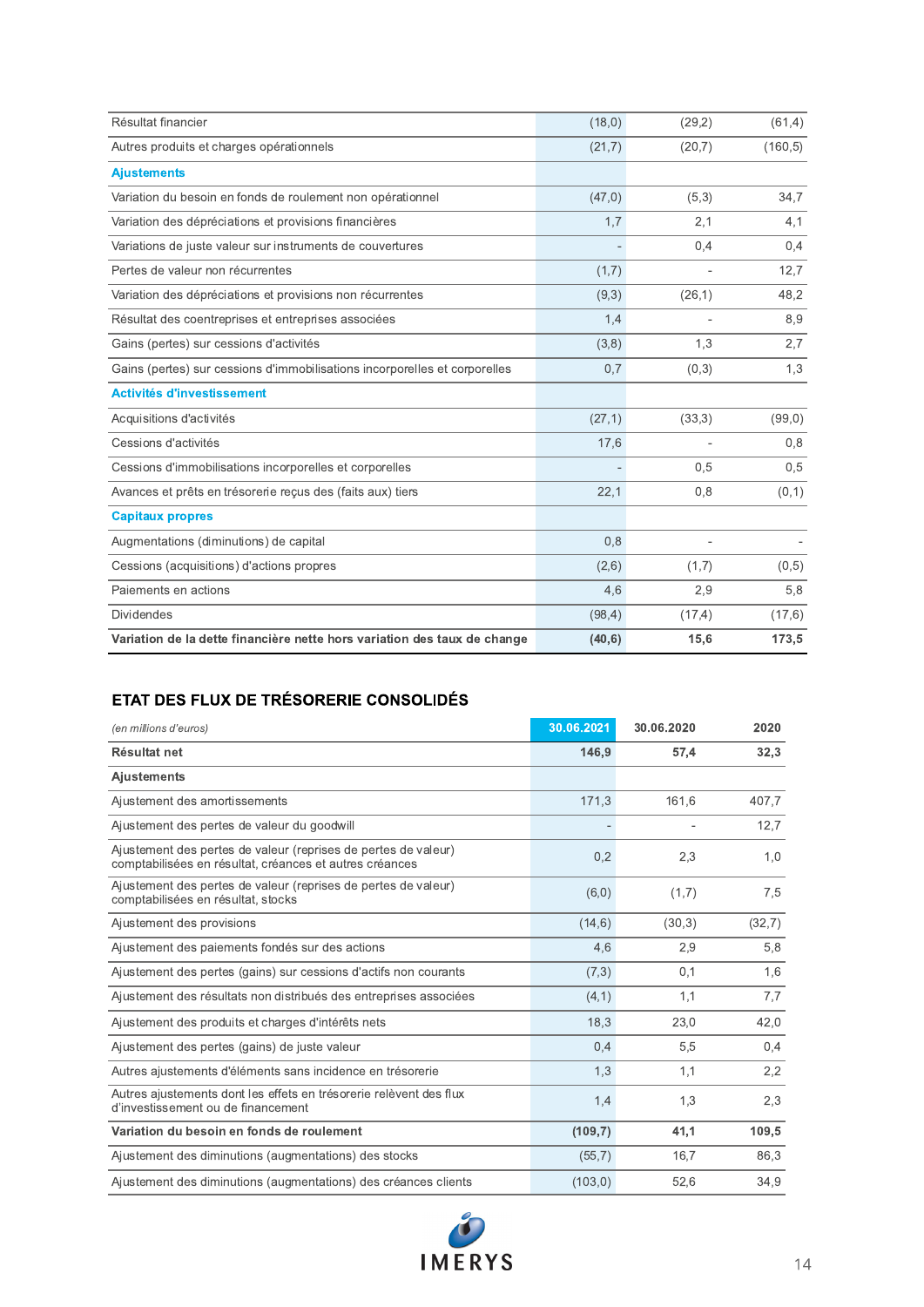| Ajustement des augmentations (diminutions) des fournisseurs                             | 96,0       | (23,0)     | (46,3)   |
|-----------------------------------------------------------------------------------------|------------|------------|----------|
| Ajustement des autres créances et dettes                                                | (47, 0)    | (5,3)      | 34,6     |
| Ajustement des impôts sur le résultat                                                   | 58,3       | 24,8       | 44,2     |
| Flux de trésorerie nets générés par (consommés dans) l'exploitation                     | 261,2      | 290,0      | 644,2    |
| Intérêts payés                                                                          | (12,3)     | (17,3)     | (46, 5)  |
| Impôts sur le résultat payés ou remboursés                                              | (48,3)     | (34, 6)    | (63, 9)  |
| Ajustements des dividendes reçus                                                        | (0,5)      |            |          |
| Ajustements des dividendes reçus de coentreprises et entreprises<br>associées           | 2,4        | 0,4        | 4,4      |
| Flux de trésorerie nets générés par (consommés dans)<br>les activités opérationnelles   | 202,4      | 238,6      | 538,2    |
| (en millions d'euros)                                                                   | 30.06.2021 | 30.06.2020 | 2020     |
| Acquisitions d'immobilisations incorporelles                                            | (12,2)     | (11, 9)    | (22,3)   |
| Acquisitions d'immobilisations corporelles                                              | (103, 8)   | (88, 9)    | (231,6)  |
| Variation des dettes sur acquisitions d'immobilisations incorporelles et<br>corporelles | (26,7)     | (48, 6)    | (8,2)    |
| Flux de trésorerie relatifs à la prise de contrôle de filiales et autres activités      | (28,1)     | (34,5)     | (71,3)   |
| Produits de cessions d'immobilisations incorporelles et corporelles                     | 5,3        | 4,3        | 38,7     |
| Flux de trésorerie relatifs à la perte de contrôle de filiales et autres activités      | 16,8       |            | 0,5      |
| Avances de trésorerie et prêts consentis à des tiers                                    | 54,8       | 3,5        | 4,9      |
| Remboursement d'avances de trésorerie et de prêts consentis à des tiers                 | (30,1)     | (2,7)      | (7,8)    |
| Intérêts reçus                                                                          | 1,4        | 1,4        | 2,4      |
| Flux de trésorerie des activités d'investissement                                       | (122,7)    | (177, 4)   | (294,7)  |
| Trésorerie relative aux émissions d'actions                                             | 0,8        |            |          |
| Acquisitions ou rachats d'actions propres                                               | (2,6)      | (1,7)      | (0,5)    |
| Dividendes versés                                                                       | (97, 9)    | (17,4)     | (17, 6)  |
| Emissions d'emprunts                                                                    | 299,0      | 322,9      | 30,5     |
| Remboursements d'emprunts                                                               | (5,5)      | (24,2)     | (294, 0) |
| Paiements des dettes de location                                                        | (26, 6)    | (33,7)     | (79,3)   |
| Autres entrées (sorties) de trésorerie                                                  | (234, 2)   | 116,2      | 144,2    |
| Flux de trésorerie des activités de financement                                         | (67, 0)    | 362,1      | (216, 9) |
| Variation de trésorerie et équivalents de trésorerie                                    | 12,7       | 423,4      | 26,6     |

| (en millions d'euros)                                 | 30.06.2021 | 30.06.2020 | 2020   |
|-------------------------------------------------------|------------|------------|--------|
| Trésorerie et équivalents de trésorerie à l'ouverture | 647.8      | 653.2      | 653.2  |
| Variation de trésorerie et équivalents de trésorerie  | 12.8       | 423.4      | 26.6   |
| Incidence de la variation des taux de change          | 7,0        | (23.9)     | (32,0) |
| Trésorerie et équivalents de trésorerie à la clôture  | 667.6      | 1 0 5 2.7  | 647.8  |
| <b>Trésorerie</b>                                     | 481.8      | 792.9      | 455.2  |
| Équivalents de trésorerie                             | 206.1      | 271.0      | 193.3  |
| <b>Concours bancaires</b>                             | (20,4)     | (11.2)     | (0,7)  |